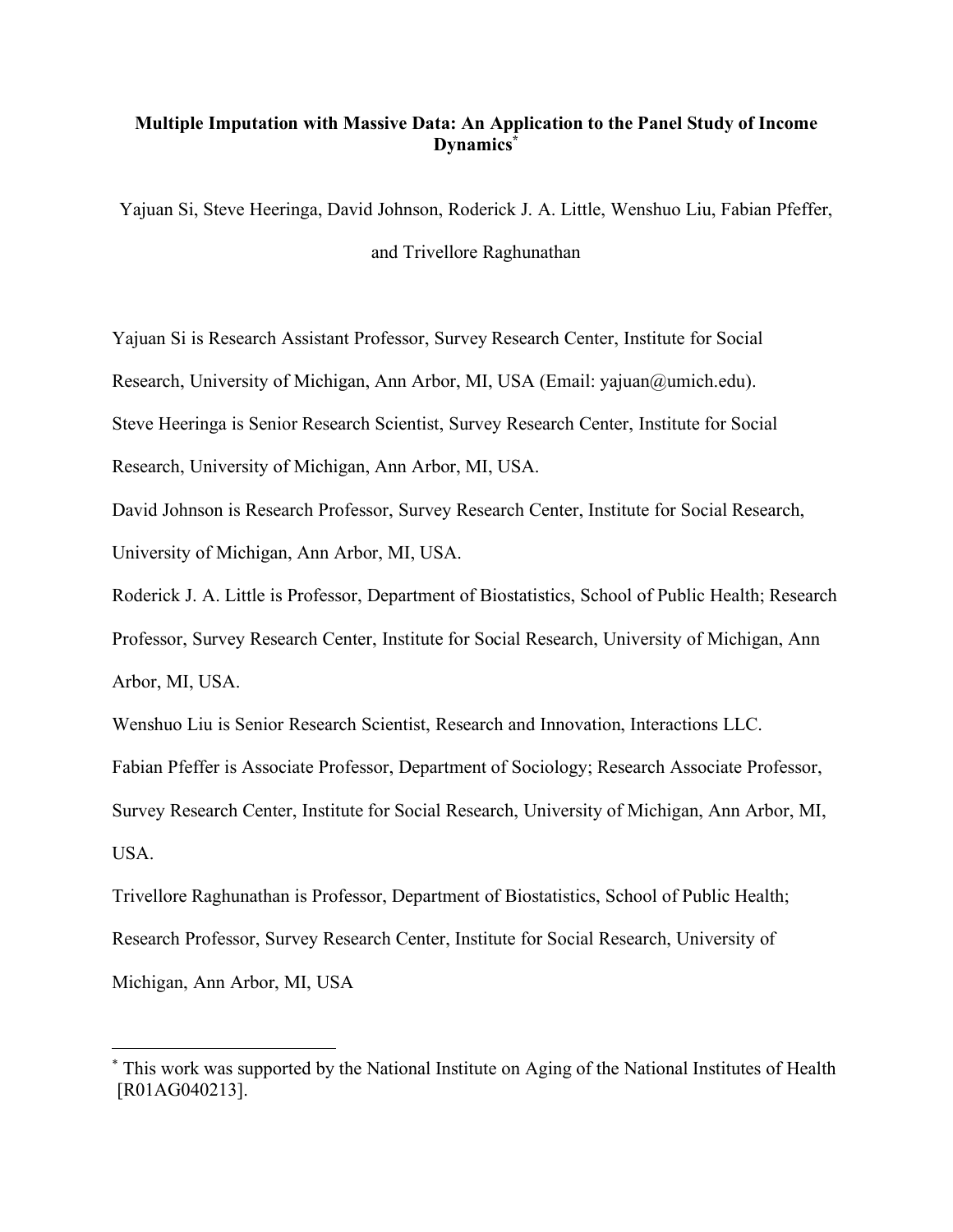#### **Abstract**

Multiple imputation (MI) is a popular and well-established method for handling missing data in multivariate data sets, but its practicality for use in massive and complex data sets has been questioned. One such data set is the Panel Study of Income Dynamics (PSID), a longstanding and extensive survey of household income and wealth in the U.S. Missing data for this survey are currently handled using traditional hot deck methods because of the simple implementation; however, the univariate hot deck results in large random wealth fluctuations. MI is effective but faced with operational challenges. We use a sequential regression/ chained-equation approach, using the software IVEware, to multiply impute cross-sectional wealth data in the 2013 PSID, and compare analyses of the resulting imputed data with those from the current hot deck approach. Practical difficulties, such as non-normally distributed variables, skip patterns, categorical variables with many levels, and multicollinearity, are described together with our approaches to overcoming them. We evaluate the imputation quality and validity with internal diagnostics and external benchmarking data. MI produces improvements over the existing hot deck approach by helping preserve correlation structures, such as the associations between PSID wealth components and the relationships between the household net worth and sociodemographic factors, and facilitates completed data analyses with general purposes. MI incorporates highly predictive covariates into imputation models and increases efficiency. We recommend the practical implementation of MI and expect greater gains when the fraction of missing information is large.

*Keywords:* massive data; missing data; validity; efficiency; diagnostics. Abstract word count: 240; Main text word count: 5734.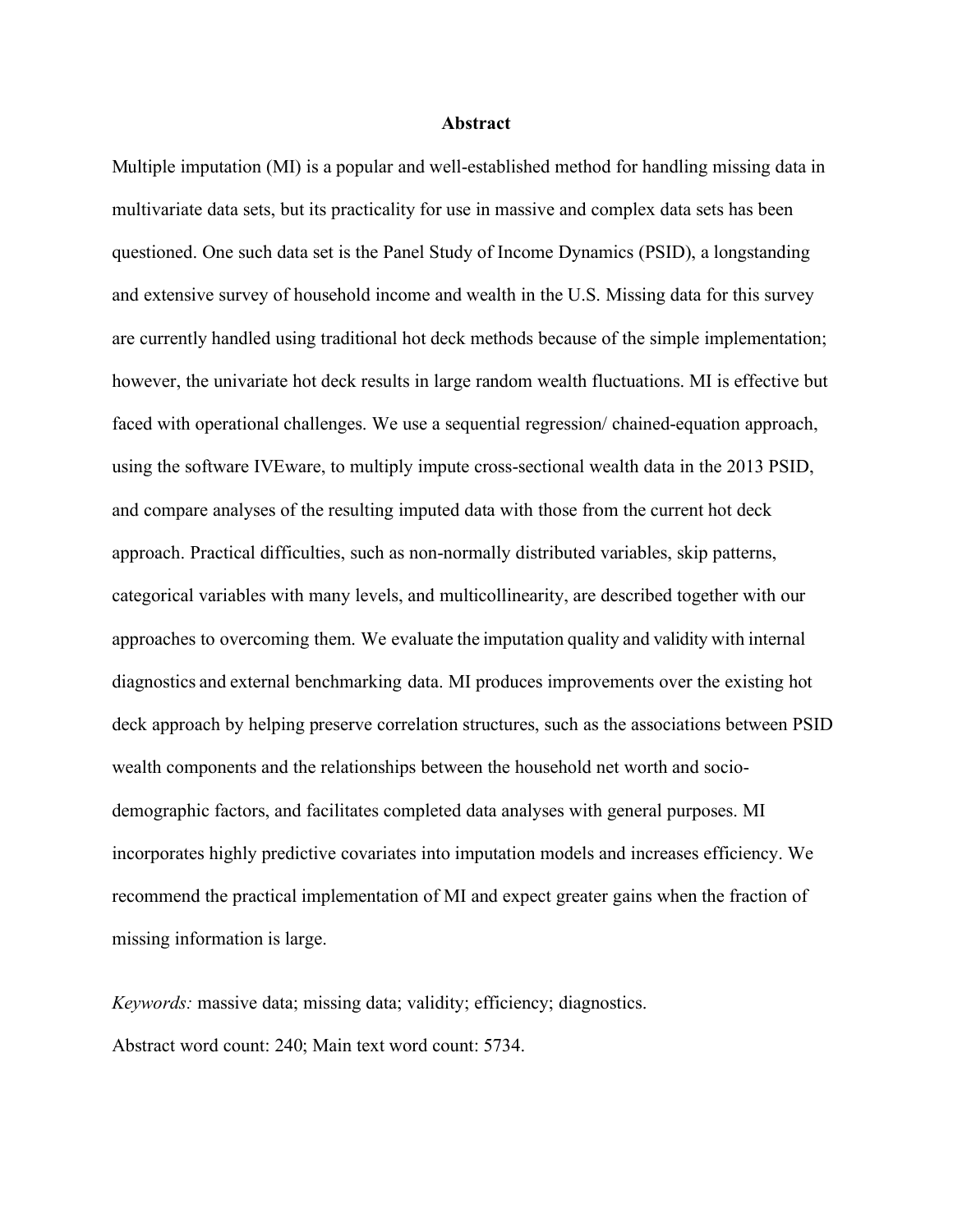*Statement of Significance:* In this paper, we address the challenges and strategies in implement multiple imputation (MI) in a practical setting. MI is now a popular and well-established method for handling missing data; however, misunderstandings of the method exist mainly due to its practicality for use in massive data. Motivated by the Panel Study of Income Dynamics, which provides rich survey data on household income and wealth in the U. S., we demonstrate our strategies handling the practical difficulties of MI in the wealth component imputation, to offer detailed advice for general researchers interested in applying MI with a complex dataset.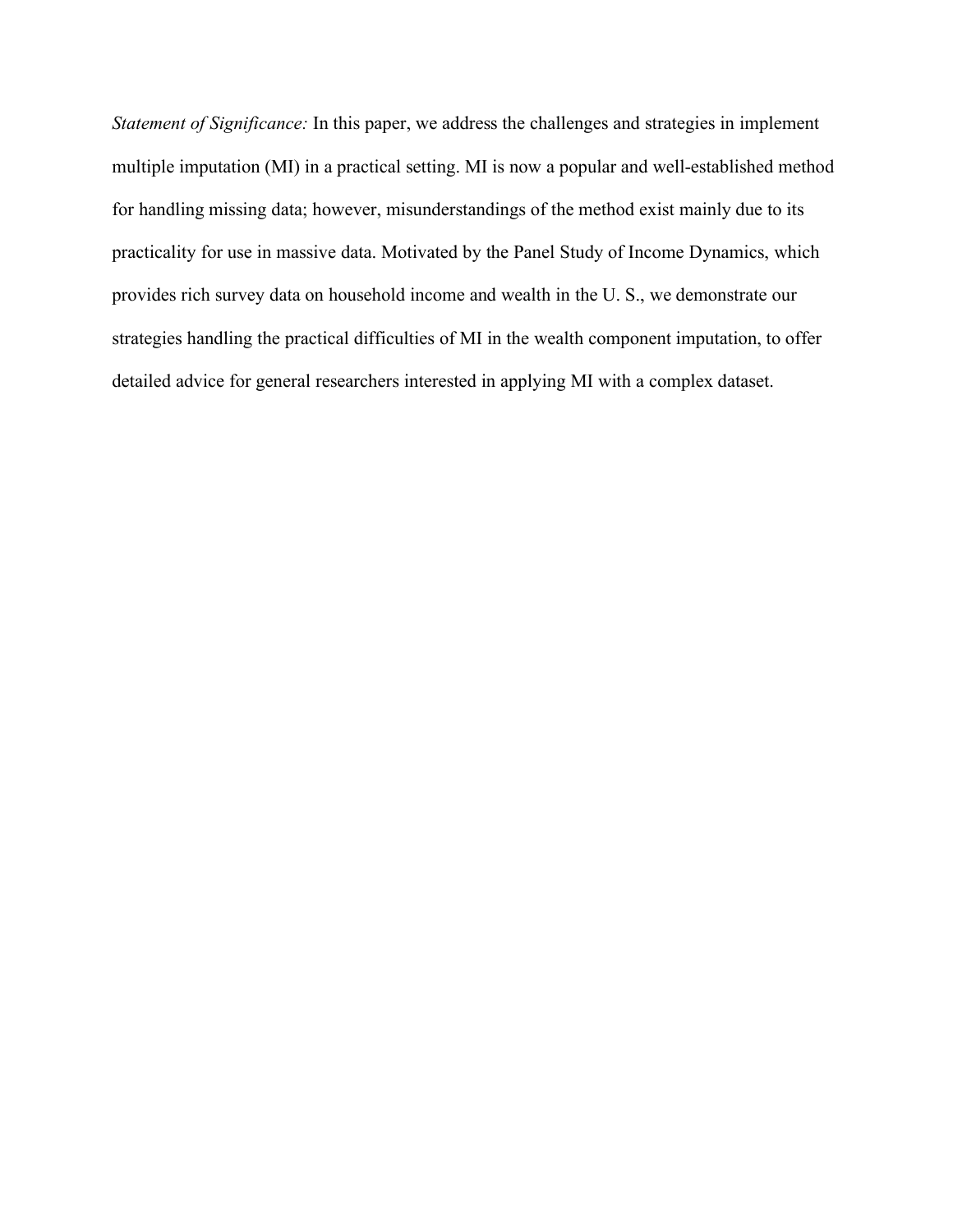#### **1. Introduction**

Multiple imputation (MI) is a useful tool for dealing with missing data, given its attractive theoretical properties, its ability to handle any pattern of missing data, and the numerous computation platforms that are available in practice. Since the initial development by Rubin (1987), MI has been successfully applied in a variety of fields for missing data and more broadly to handle related problems such as measurement error, confidentiality protection, and finite population inference (Reiter and Raghunathan, 2007; Van Buuren, 2012; Carpenter and Kenward, 2013).

The big data era has led to the increased availability of massive datasets. Here we focused on massive data that have many variables, different variable types and distributions, skipped patterns and a complex dependency structure. Loh et al. (2019) argued that MI under parametric models could not be successfully implemented in these settings. Others (e.g., Little, 2020) contested this assertion, and Stuart et al. (2009) and He et al. (2010) successfully applied chained-equation approaches to large data sets. This paper aimed to illustrate some challenges in implementing MI on a large dataset by imputing an extensive set of variables in the Panel Study of Income Dynamics (PSID). The goal of the project was to multiply-impute missing data in PSID's 18 wealth components, along with the missing values of predictors of these components, for public data release. We considered a total of 409 variables with varying amounts of missing data. We note that our application was considerably more complex than that considered by Loh et al. (2019), who restricted attention to the imputation of a single variable (amount of interest and dividend income) in the U.S. Consumer Expenditure Survey.

The current approach implemented by PSID was a univariate hot deck imputation, where each case of item nonresponse (and bracketed response) was flagged and assigned a value that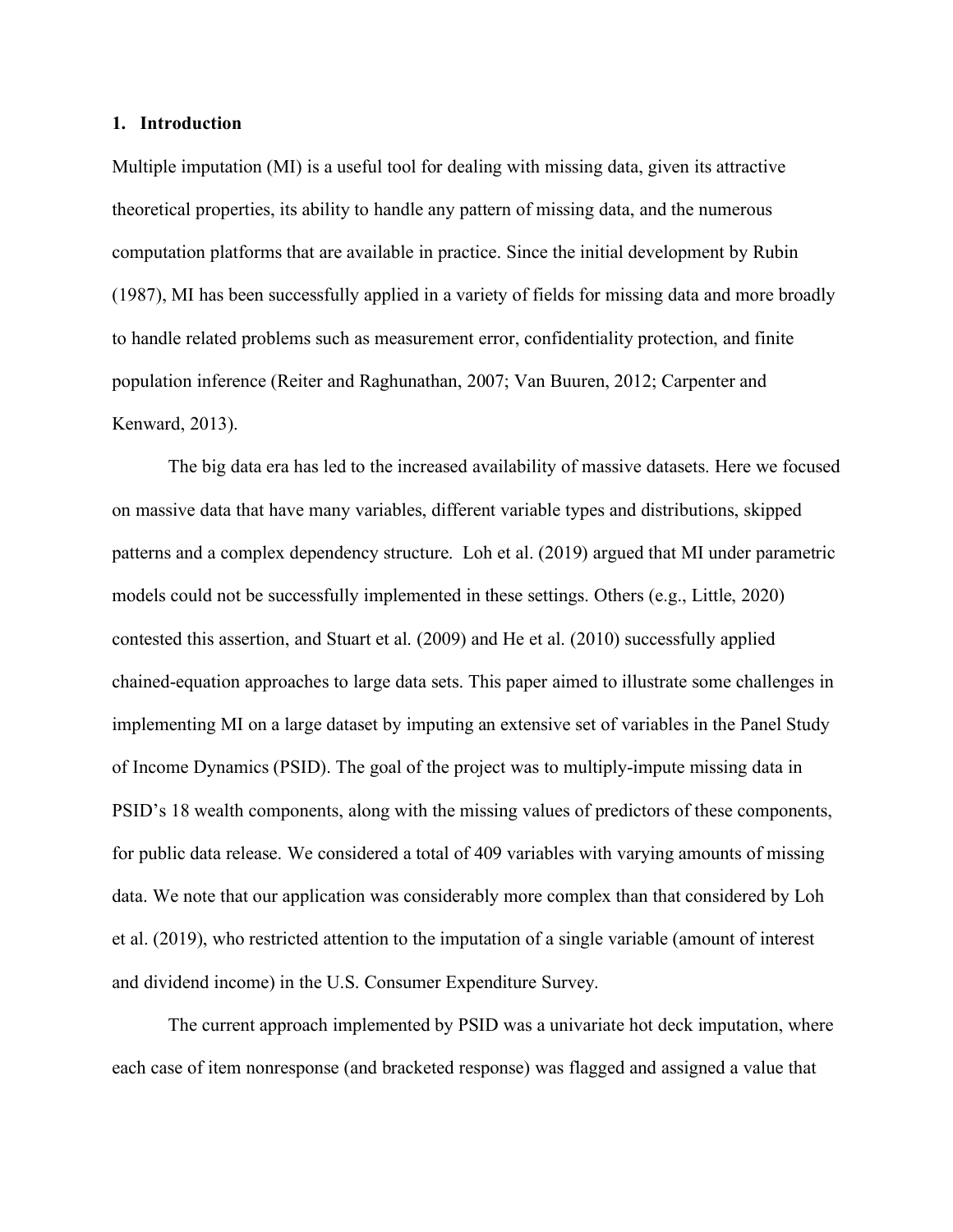was randomly drawn from the set of reported values (or within the same bracket) with selection probabilities equal to the distribution of observed continuous values (or within the respective bracket) (for details see Pfeffer and Griffin, 2017). This approach has three fundamental limitations: the current hot deck approach does not condition on covariate information, it treats each source of wealth independently, and it does not allow the user to incorporate imputation uncertainty into estimates of standard errors. Moreover, even a small percentage of the hot deck imputations results in large random wealth fluctuations between waves. Pfeffer and Griffin (2017) have found that real changes in life circumstances often account for large changes in wealth, so using MI to include additional information in the imputation will help reduce the random variation. Some form of multivariate hot deck within adjustment cells would allow for the incorporation of some associations between variables (see, e.g., Haziza and Beaumont, 2007, Andridge and Little, 2010), but the method is ill-suited to handling the complex multivariate pattern of missing data, the fact that different covariates may be predictive of each incomplete variable, and the need to simultaneously reflect the relationships between a large number of variables. Our goal is to address these issues by applying MI, including as predictors various socioeconomic and demographic characteristics, the values of income and other asset components, and known predictors of wealth fluctuations such as changes in household composition, employment and retirement status, health conditions, and residence.

We present our solutions to various practical difficulties that arise in this and similar bigdata applications. We also evaluate the imputation quality and validity with internal diagnostics and external benchmarking data, and demonstrate the improvements MI produces over the existing hot deck approach. The paper structure is organized as follows. Section 2 reviews the background of MI methodology and existing software for both joint and sequential regression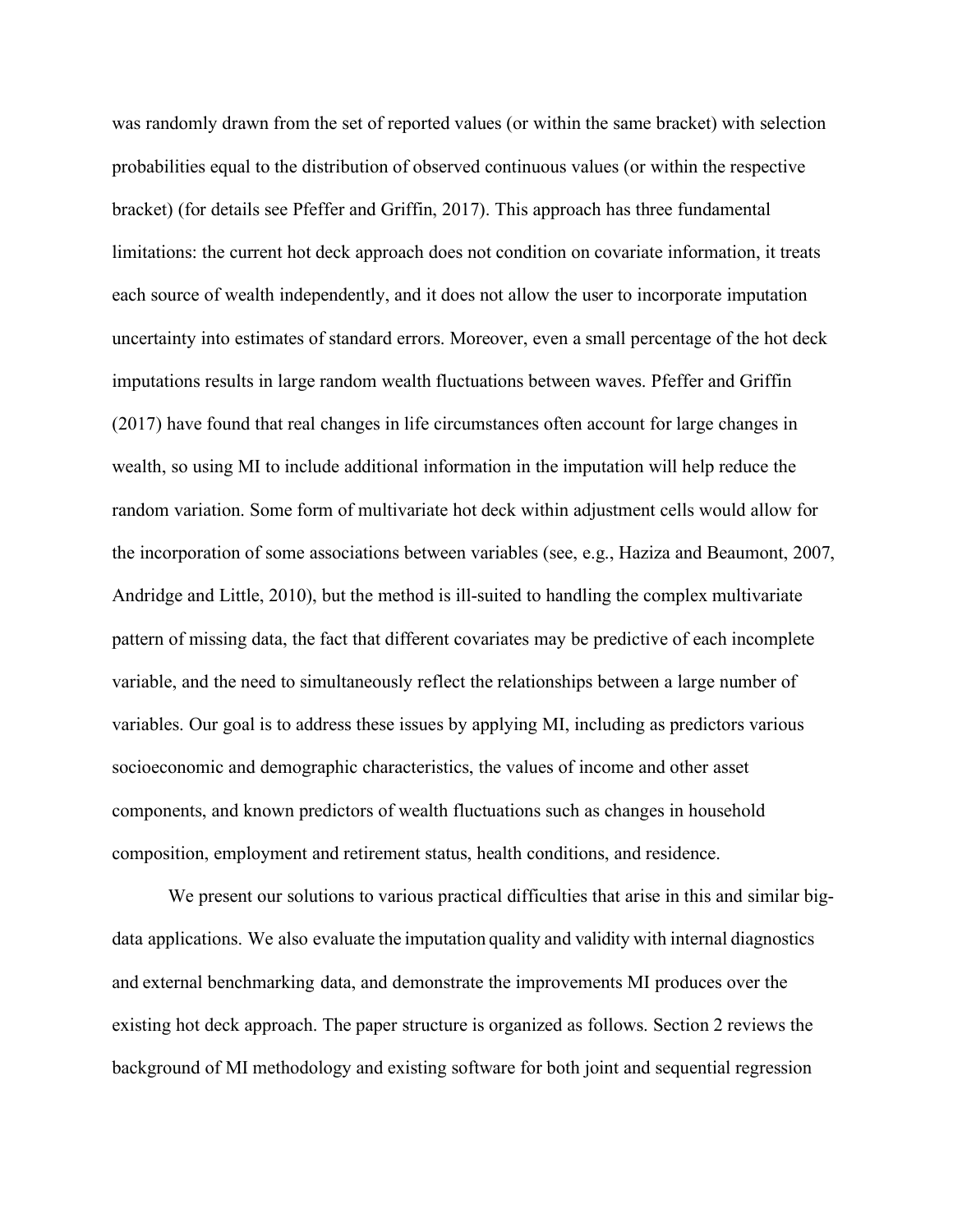imputations. Section 3 describes the motivating PSID study with general issues related to applications with incomplete massive datasets. We depict our imputation approaches and evaluation criteria in Section 4 and illustrate the results of the PSID application in Section 5. Section 6 concludes with discussions of the main findings and extensions.

## **2. Background**

MI fits models to predict the missing values with predictive covariates based on the observed values (Little, Carpenter, and Lee, 2021). Grounded in Bayesian methodology, MI draws model parameters from their posterior distributions and then imputes draws from a posterior predictive distribution or using predictive mean matching. The result is *M* completed datasets†, each with different draws or imputations of the missing values. Variance estimation combines the withinimputation and between-imputation variance across these *M* datasets, using simple MI combining rules (Rubin, 1987). Although its etiology is Bayesian, MI has been shown to yield efficient estimates and inferential validity from the frequentist perspective. The proper MI model should be general enough that covers all potential analyses of interest to yield congeniality (Rubin, 1996; Meng, 2002).

Various MI software has been developed based on joint multivariate normal distributions, e.g., PROC MI (SAS Institute Inc., 2017) in SAS, the suite of mi commands and ice in Stata (StataCorp., 2021), Amelia (King et al., 2001; available as an independent program and an R package) and the R package norm (Schafer, 1997), or a sequence of fully conditional distributions, e.g., IVEware (Raghunathan et al., 2001; available with multiple interfaces), the R

 <sup>†</sup> We use "imputed data" to represent the imputed values of missing data, use "completed data" to represent the combination of observed data and imputed data, and use "complete data" to represent observed data.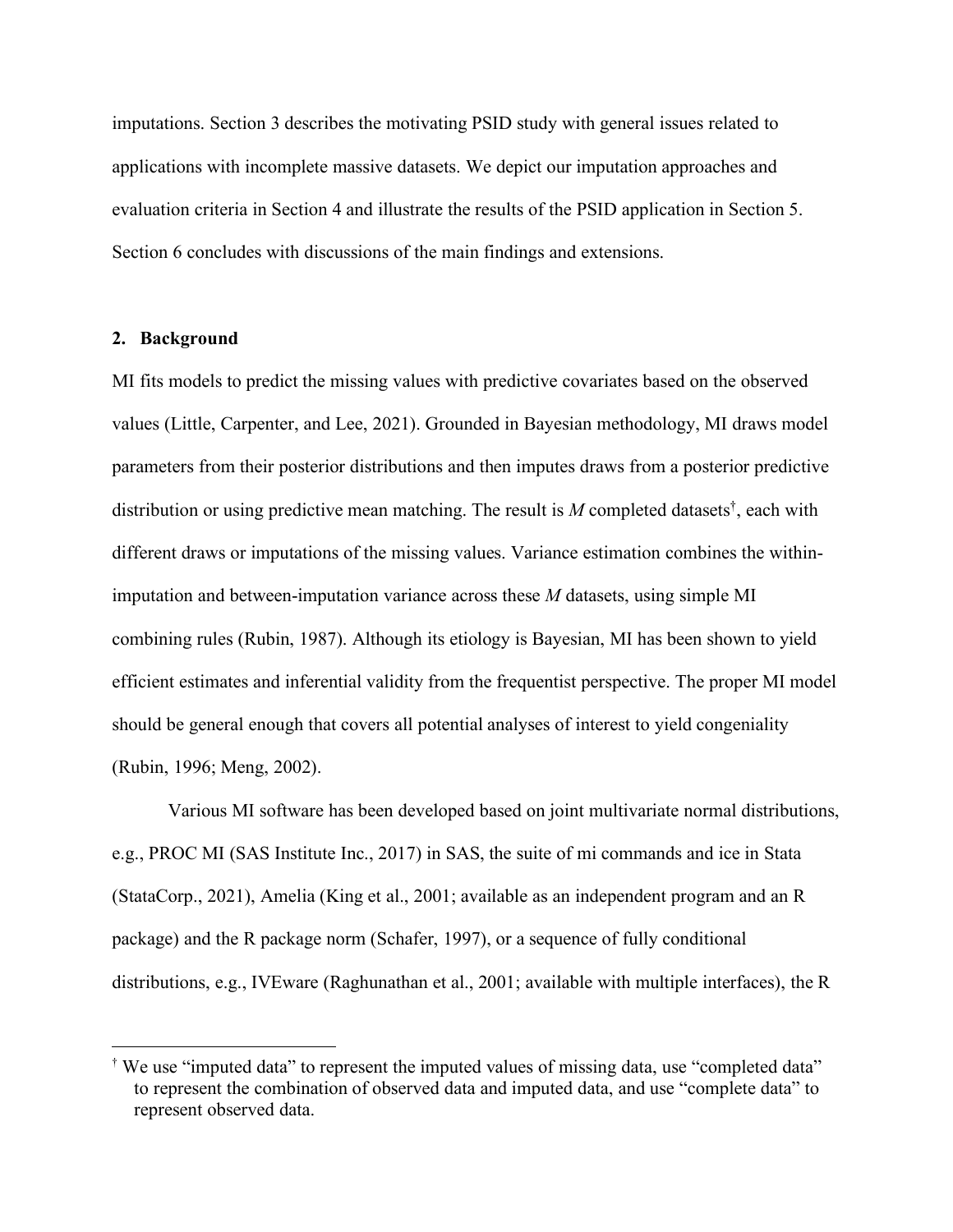package mice (Van Buuren and Oudshoorn, 1999), and the R package mi (Gelman et al., 2015). MI for multilevel models is available in the R packages jomo (Quartagno, Grund, and Carpenter, 2019) and pan (Schafer, 2016). Flexible nonparametric Bayesian mixture models are also applied to jointly impute many incomplete categorical variables and a mixed group of categorical and continuous variables, e.g., NPBayesImputeCat (Si and Reiter, 2013) and MixedDataImpute (Murray and Reiter, 2016). Other prediction algorithms applied to chained equation MI include classification and regression trees (Burgette and Reiter, 2010), Bayesian additive regression trees (Xu et al., 2016), and random forests (Stekhoven and Bühlmann, 2012).

With a large number of incomplete variables of mixed types and with various structural restrictions, developing a coherent joint imputation model is challenging. In contrast, chained equation or sequential regression imputation approaches are both flexible and computationally attractive. This approach models the regression of each variable with missing values on all the other variables in the data set, varying the type of regression models by the type of variables being imputed. Covariates include all other variables observed or imputed for that individual. The sequence of imputing missing values overwrites previously drawn values, building interdependence among imputed values and exploiting the correlational structure among covariates. It cycles iteratively through the dataset, imputing the missing values of each variable in turn. The cycles are similar to those of a Bayesian Gibbs' sampler, but the method is only approximately Bayesian because the sequence of conditional distributions may not correspond to a coherent joint distribution (Zhu and Raghunathan, 2005; Liu et al., 2014).

Previous studies have applied MI to large data sets with hundreds of variables and discussed detailed steps in the implementation (e.g., Stuart et al., 2009; He et al., 2010; Azur et al., 2011; and Drechsler, 2011). We work with a similar data setting but develop a systematic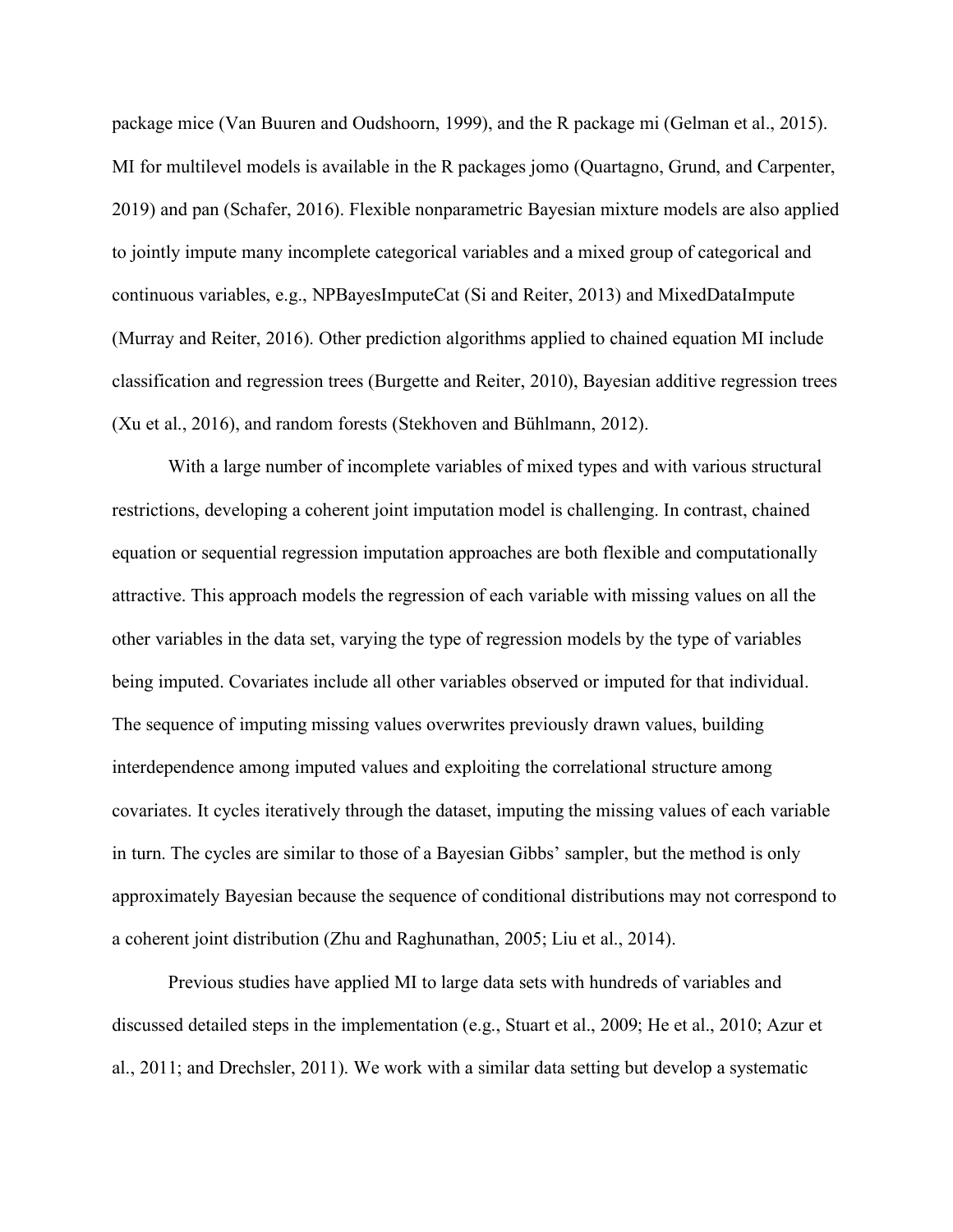process with step-by-step solutions to a broad list of problems often encountered in practice, such as data transformations, variable selection, restrictions, and diagnostics. Furthermore, we supplement the previous studies by comparing MI to hot deck imputations, examining the fraction of missing information, and conducting external evaluations.

We carry out chained equation MI using IVEware (Raghunathan, 2020), which can automatically handle issues of structural zeros, restrictions, and bounded values that are present in our application, and also has options for variable selection that are important given our large set of potential predictors. Drechsler (2011) summarizes features included in different software packages. Not all these capabilities are currently available in alternative chained equation software. For example, the R packages mice and mi cannot directly handle skip patterns and require additional programming efforts. The IVEware imputations order variables by the amount of missing values from least to most, and draw from the posterior predictive distribution specified by the regression model with a flat or relatively noninformative prior distribution for the parameters in the regression model. Informative prior distributions can be introduced to the imputation model in mi and facilitate the variable selection. However, the PROC MI and the mi suite in Stata do not have the capabilities mentioned above.

#### **3. Motivating case study**

The PSID began in 1968 with a sample of over 18,000 individuals living in 5,000 U. S. families, and it has followed them for the past five decades to study the U.S. population (PSID, 2020). The PSID sample is dynamic and grows as children and grandchildren from these families form their own households and are recruited into the PSID sample and longitudinal data collection. One of the key study topics of interest to researchers is the collection of wealth information for the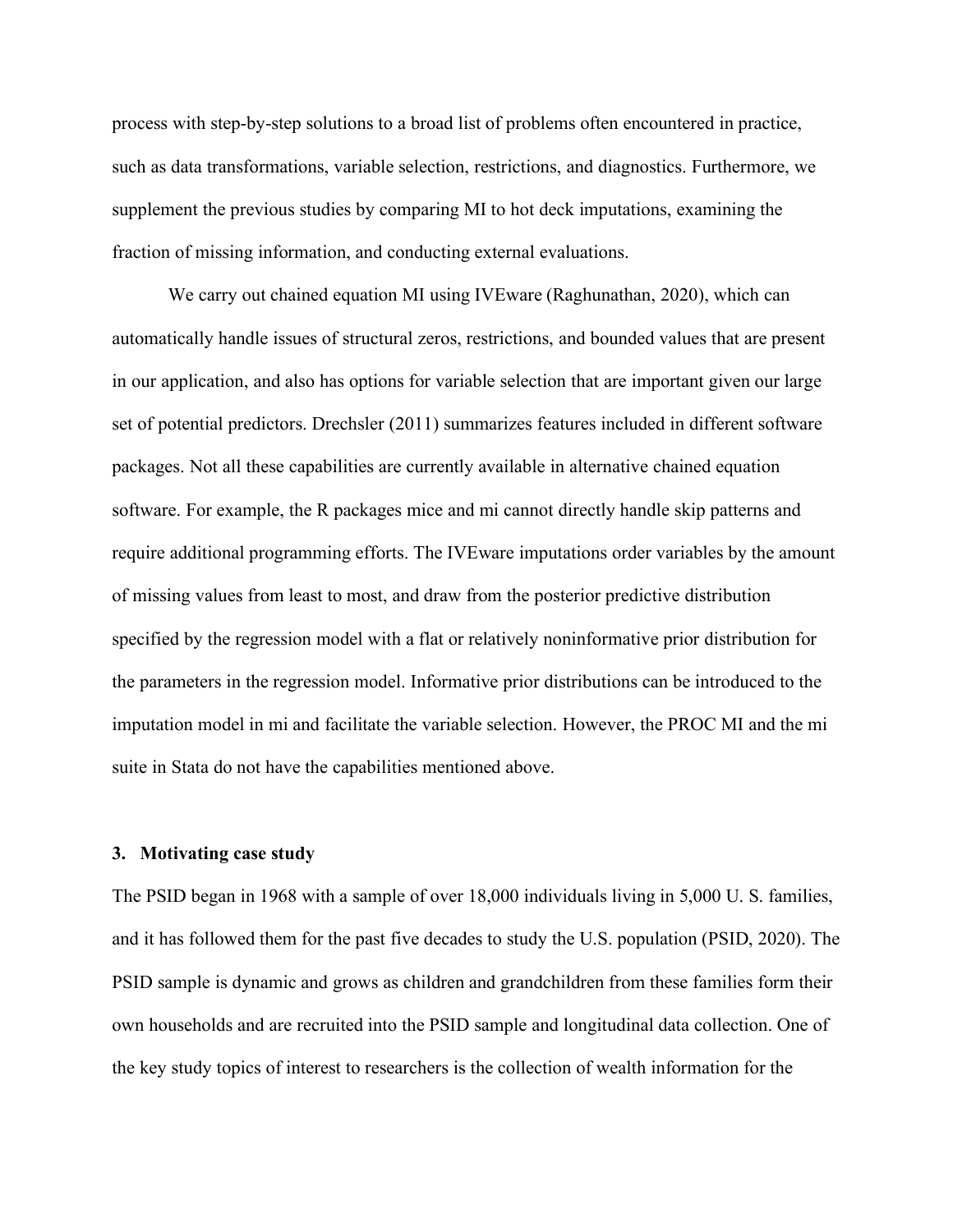households of these individuals and their descendants. The survey instrument contains questions on a range of separate wealth components, such as home values, mortgages, different types of financial assets, real assets, and debts; together, these components form a measure of net worth. Item nonresponse for most wealth components is quite low in the  $PSID \leq 5\%$ ) partly due to the study's use of unfolding brackets and editing system to minimize nonresponse. However, about 20%–25% of families do not report a continuous value (e.g., either report a bracketed value or no value) for at least one of the components needed to compute net worth. Consequently, since the first wealth module in 1984, the PSID has imputed missing values for users and summed the imputed components to create aggregate net worth measures.

We focused on cross-sectional PSID data for 2013, including all families who responded (9,063) and 409 variables that we selected to capture key socio-demographic characteristics of households, household reference persons, and partners, such as employment, wages, family income, consumption, race, education, and wealth. We drew on family-level and individual-level information as potential predictors of wealth components. The family-level predictors included income, consumption, and other financial measures, and the individual-level predictors included socio-demographic variables, employment, wage, and income information for household reference persons and partners (for a full list, see the Supplement; PSID, 2013). As part of the chained equation regressions, all components of wealth also became predictors of other components of wealth.

In datasets with structural zeros, where certain variables are "not applicable" given values of other variables, it is important to code variables in a way that distinguishes between "not applicable" and "missing." For instance, in the case of wealth variables, PSID includes filter questions that ask whether a household holds a certain asset or not, such as whether the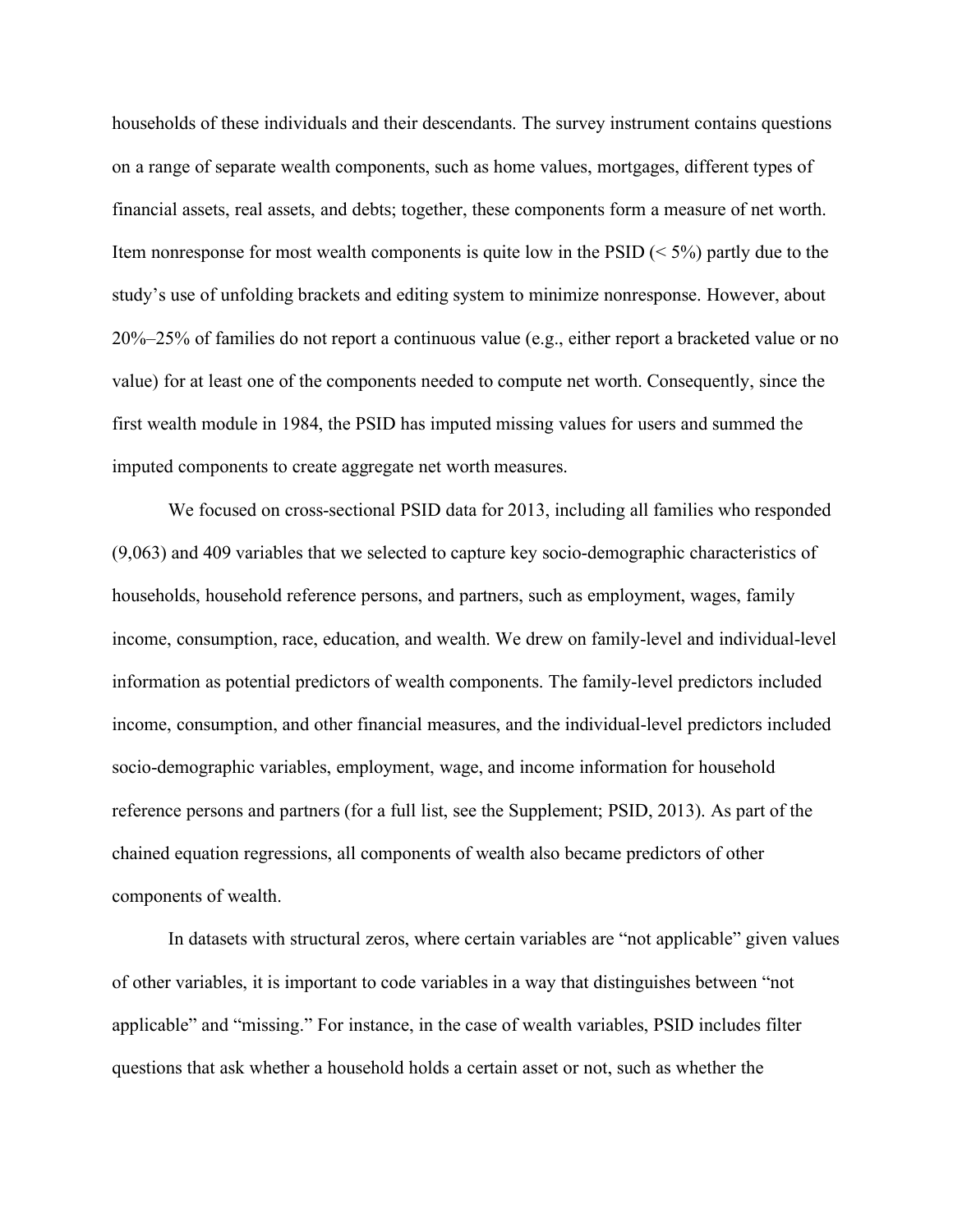household owns their home. To those indicating homeownership, a follow-up question is fielded to ascertain the value of the home and the remaining mortgages. For those indicating no homeownership, the follow-up variable is recorded as "non-applicable". Both the house ownership indicator and the house value variable may be missing.

#### **4. Methods and evaluation criteria**

We now describe the process of creating MI datasets based on sequential regression imputation models, from data preparation, developing imputation models, creating multiple imputations, to model diagnostics.

## **4.1 Data preparation**

**Sample design and weights.** The design information (strata, clustering, and weights) may be informative for the imputation process. Methods for handling clustering variables and survey weights include models with random effects (Reiter et al., 2006; Quartagno, Carpenter, and Goldstein, 2020), and penalized splines of propensity prediction (Zheng and Little, 2003). IVEware has implemented the weighted finite population Bayesian bootstrap methods to incorporate weighting, clustering, and stratification in the synthetic population generation (Zhou, Elliott, and Raghunathan, 2016). However, the computation with large-scale datasets is challenging. The sequential imputation model in IVEware provides flexibility in the selection of covariates, and we assume that the design information becomes noninformative after conditioning on the variables that are highly predictive of wealth. IVEware is yet unable to account for clustering effects and fit multilevel models. The imputation model specification and sequential implementation need novel modifications to properly account for the design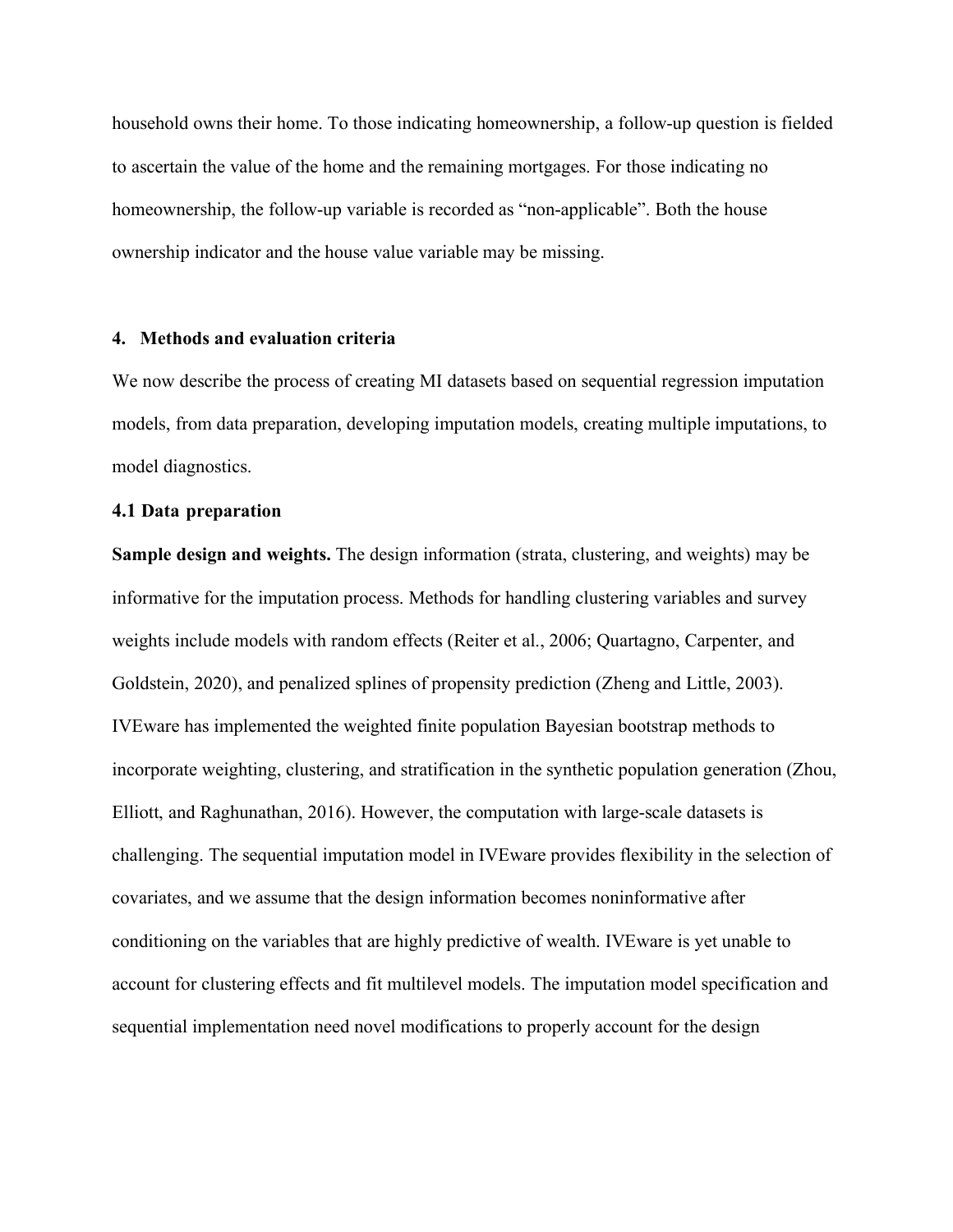information. We thus omitted the design information in the imputation process and considered it as a possible future extension in the Discussion.

**Recoding missing values.** We imputed missing values for all wealth measures and predictors. As mentioned above, different values (e.g., 999999, 0 or NA) indicating missing data are recoded as the same missing flags. PSID also provides flags for some variables to indicate changes to the originally reported value that resulted from editing or other processing steps. Cases that are edited during data cleaning are not considered missing. If the flag code showed that the value had been imputed by other methods, we recoded it as missing. The "not applicable" values were treated as such and passed over in the imputation process via specified restrictions.

**Outlier detection**. Typically, outlier detection has been carried out in the data cleaning process to detect errors with pre-specified editing rules. There are also some legitimate observations that are not errors and may be extreme and could be influential. Influential units can be handled with robust methods (e.g., Chen, Haziza, and Michal, 2020). We plotted the frequency distributions of observed values to detect extreme values that would introduce skewness to the distributions of the individual variables.

**Transformations.** With legitimately extreme values, we performed transformations before imputation to limit the influence of outliers. After visually checking the frequency histograms of the observed values and calculating skewness parameters, we chose the cube root transformation for the wealth, income, and wage variables. This transformation substantially symmetrizes the shape of the distribution. Unlike the logarithm, the cube root transformation can be applied to negative and zero values, which occur for some variables in our study. Congeniality between the imputation model and the analysis model is an important consideration, requiring that the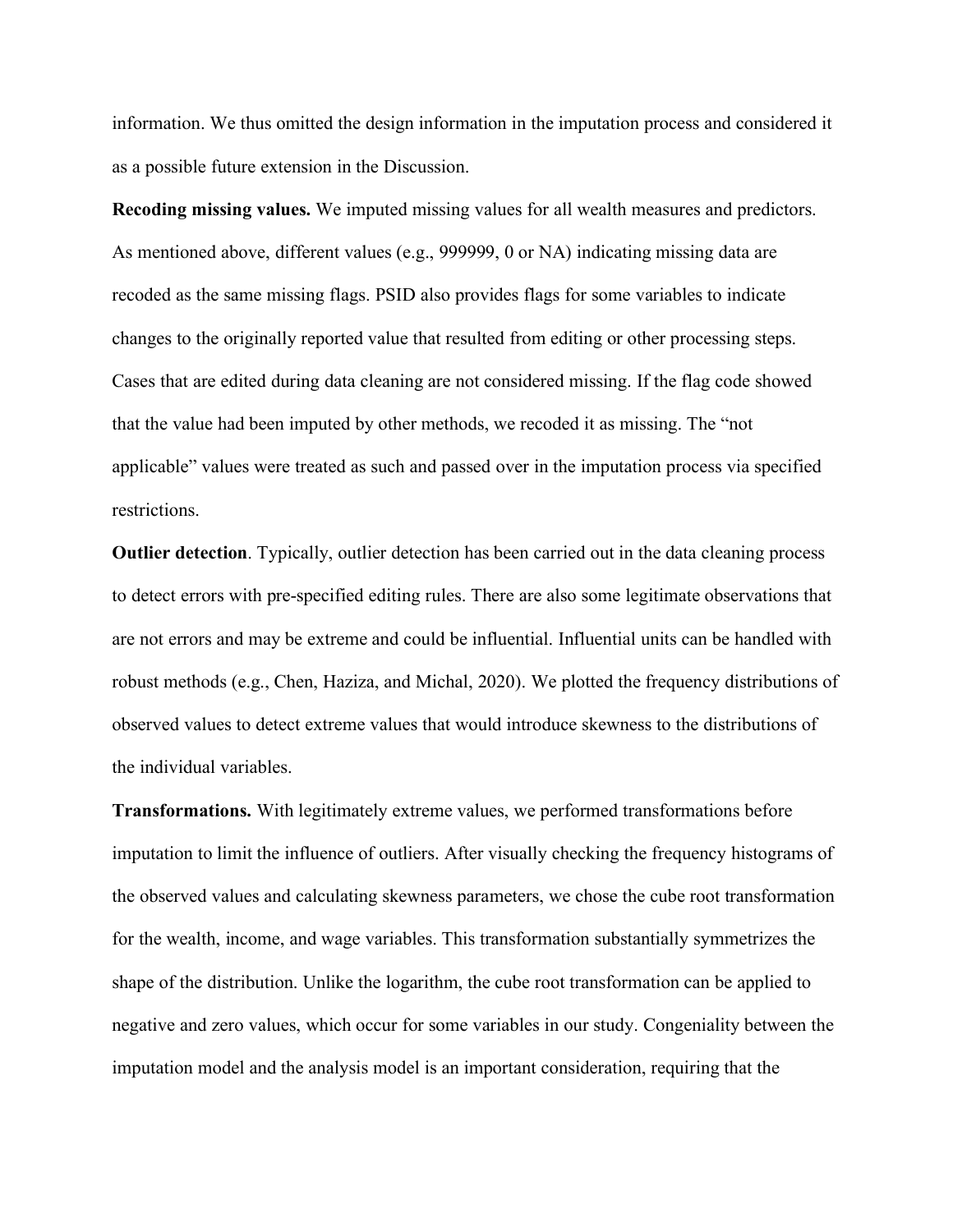imputation of inclusive of variables that could be included in an analysis model and that are associated with the outcome (Xie and Meng, 2017).

### **4.2. Developing the imputation models**

In fitting the imputation models, multicollinearity issues were the main source of run errors. One reason was that PSID supplemented with slightly different recoded versions of the same variables as well as versions of aggregated variables created based on user interests. Naturally, the aggregated variables are collinear with their components. Before the imputation, we applied principal component analyses to identify such variables and remove them from the set of predictors for the imputation models.

Another cause of multicollinearity was categorical variables with many nominal levels, such as the state of residence with 51 values. This variable was included as a predictor in the regression model with 51 dummy variables, leading to potential collinearity, especially from categories with small sample sizes, in this case, small states. Before the imputation process, we used forward selection to select the dummy variables along with other predictors to avoid issues with collinearity. Case identifiers, flag variables, and boundaries of intervals were not used as predictors during imputation but used in defining whether the imputation should be done or not and for the boundaries for the imputed values.

Imputations are draws from the predictive posterior distribution of each missing variable, based on a regression model for each incomplete variable, preferably with all the predictors. Given a large number of predictors, we used forward variable selection at each imputation cycle to identify a subset of the predictors tailored to the variable type: specifically, linear for continuous variables, logistic or multinomial logistic for categorical variables, and Poisson for count variables. For semi-continuous variables, such as wealth, income, and consumption, a two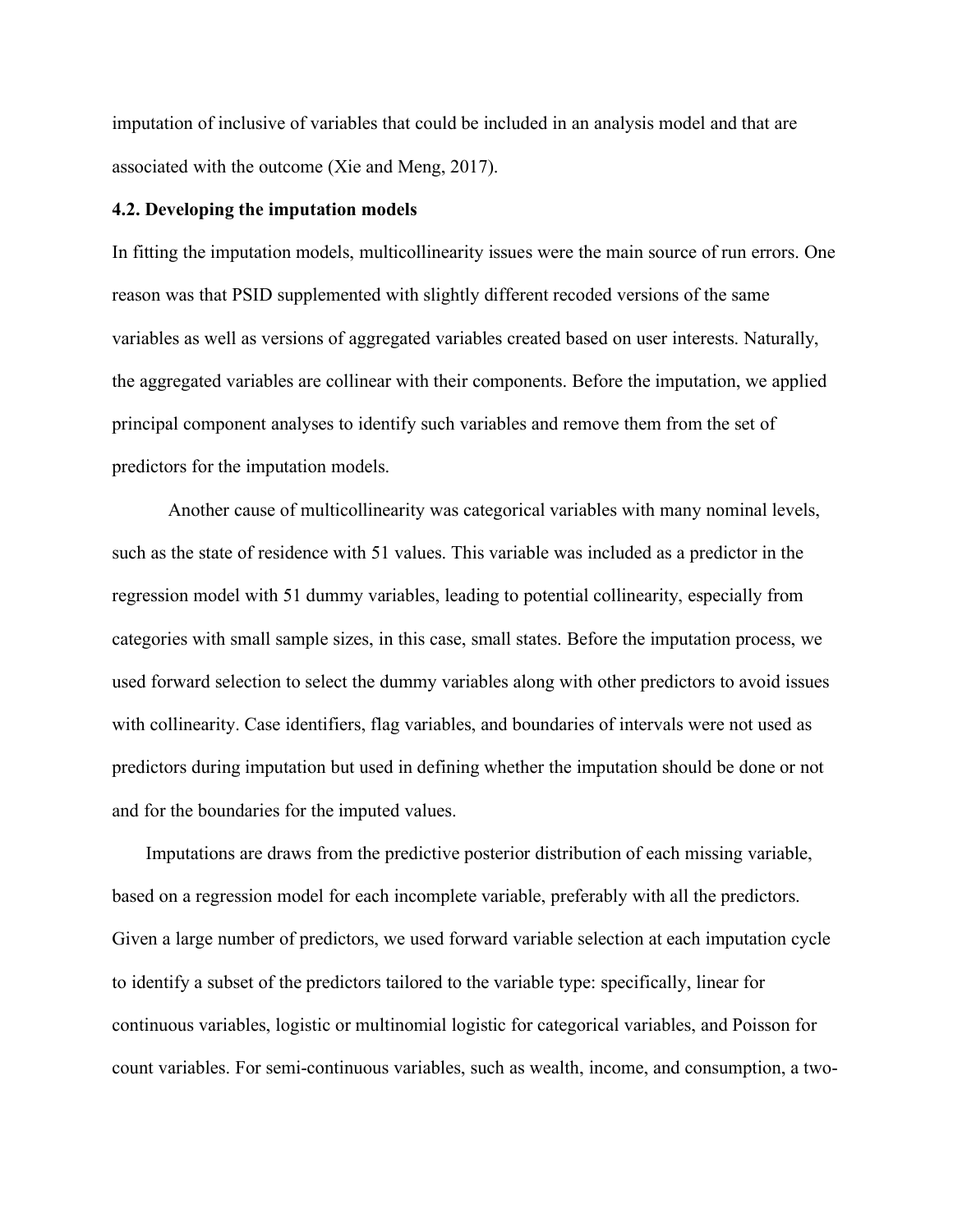stage model was used to impute missing values of a mix of a binary variable indicating presence or absence and a continuous value if the variable is present. First, a logistic regression model was used to impute the presence or absence of an asset. Conditional on imputing a non-zero status, a normal linear regression model for the cube-root transformed outcome value was then used to impute non-zero values. For example, we first imputed the indicator of whether the family had any real estate and then imputed the real estate value if owned. The indicators of non-zero status and amounts if non-zero then became potential predictors in imputation models for other variables.

Eliminating covariates that were not predictive of the outcome variable with missing values avoided problems with multicollinearity and helped to improve the convergence of the IVEware iterations. At each imputation cycle, IVEware has the ability to use the marginal increase of the goodness of fit statistic  $R^2$  when including each variable to select the variable. We set a minimum  $R^2$  increase of 0.005 and a maximum number of predictors of 10. If the categorical variable is declared as a single variable, the variable with multiple categories is jointly tested, excluded, or included. If dummy variables are created and listed separately, each individual dummy variable is tested. The imputation model selects variables strongly correlated with the outcome and improves efficiency; inclusion of variables not related to the outcome will inflate variances (Little and Vartivarian, 2005).

The forward variable selection method to determine the models is admittedly rather ad hoc, but perhaps justified given the size and complexity of the problem, the need to avoid collinearities, and the goal of prediction of the missing values rather than interpretation as in a substantive model. Hot deck imputation with appropriately defined adjustment cells is a possible alternative, but regression-based methods are much more flexible about conditioning on an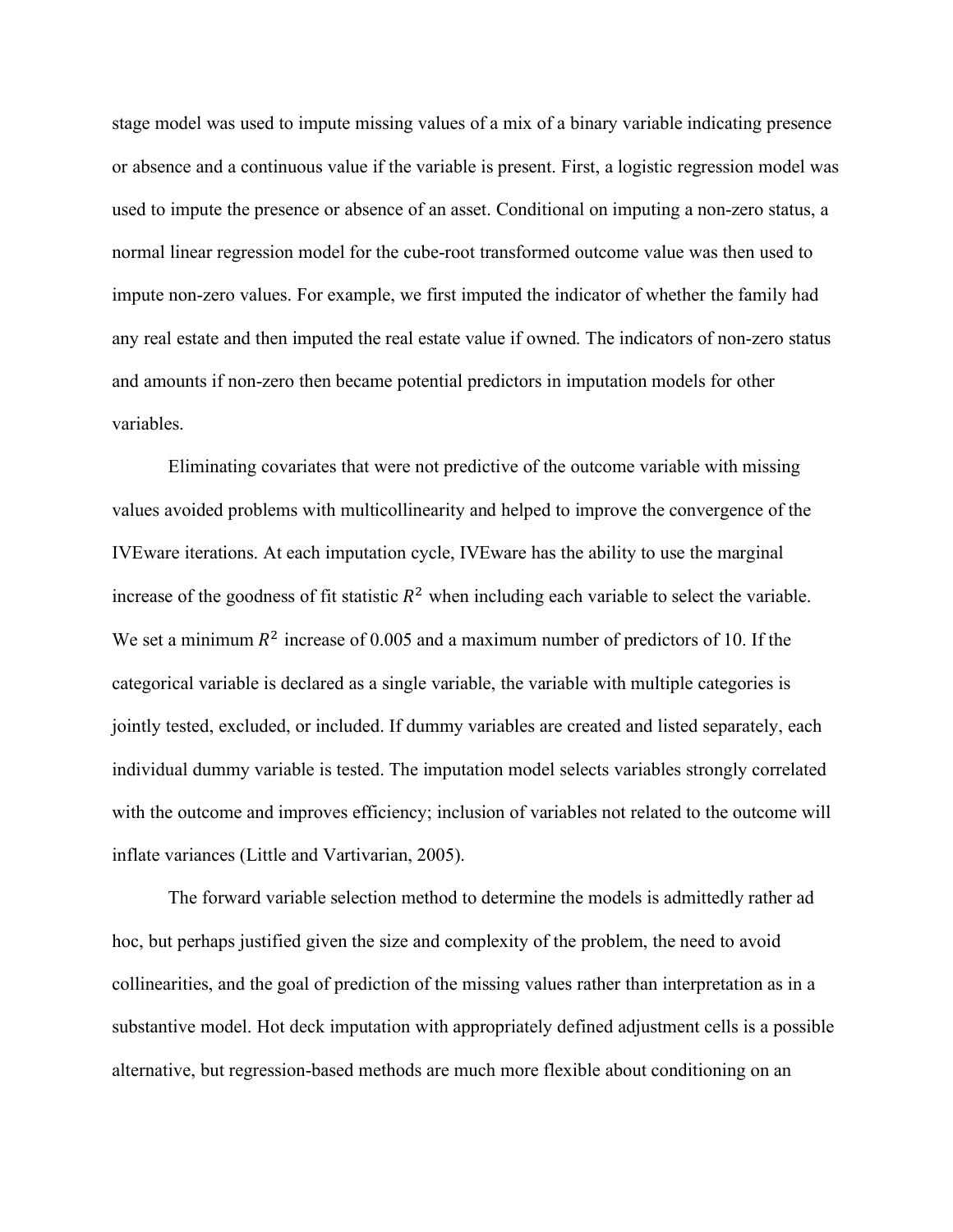extensive set of covariates than the hot dock. The hot deck has an implicit model that, like any model, needs to be checked (David et al., 1986). In principle, more sophisticated methods such as ridge regression or lasso could be implemented (see, e.g., Deng et al., 2016), although doing so would be challenging in this particular missing data setting. Often additive models are the default option in regression models, but interactions that are potentially predictive can and should be explicitly included as covariates. We can use tree-based methods that can detect interactions and non-linear relationships as imputation approaches. IVEware needs extensions to allow rigorous variable selection and flexible imputation algorithms.

All regression models were fitted only to the set of applicable cases; for example, the regression model for the imputation of house values was restricted to households that own their homes. Because homeownership can itself be imputed, the set of applicable cases changes in each imputation iteration. These restrictions can be nested and must be explicitly specified so that the higher-level restricting variables are not used as predictors in the regression model. Restrictions also arise from nested skip patterns in the questionnaire. For example, a question about a loan for a second house is asked only when the respondent indicates first having a house and then a second house. Given specified restrictions, some variables are constrained to be positive, for example, the value of an owned house. However, other variables could still take on 0 values with restrictions, requiring a semi-continuous variable declaration. For example, a family could own real estate (restriction) but with or without a mortgage, where the mortgage value is a semi-continuous variable.

Some missing values come with logical or consistency bounds that must be accounted for during imputation. For example, the annual property tax or insurance premium amount must be non-negative. For some survey variables such as wealth and income, some respondents did not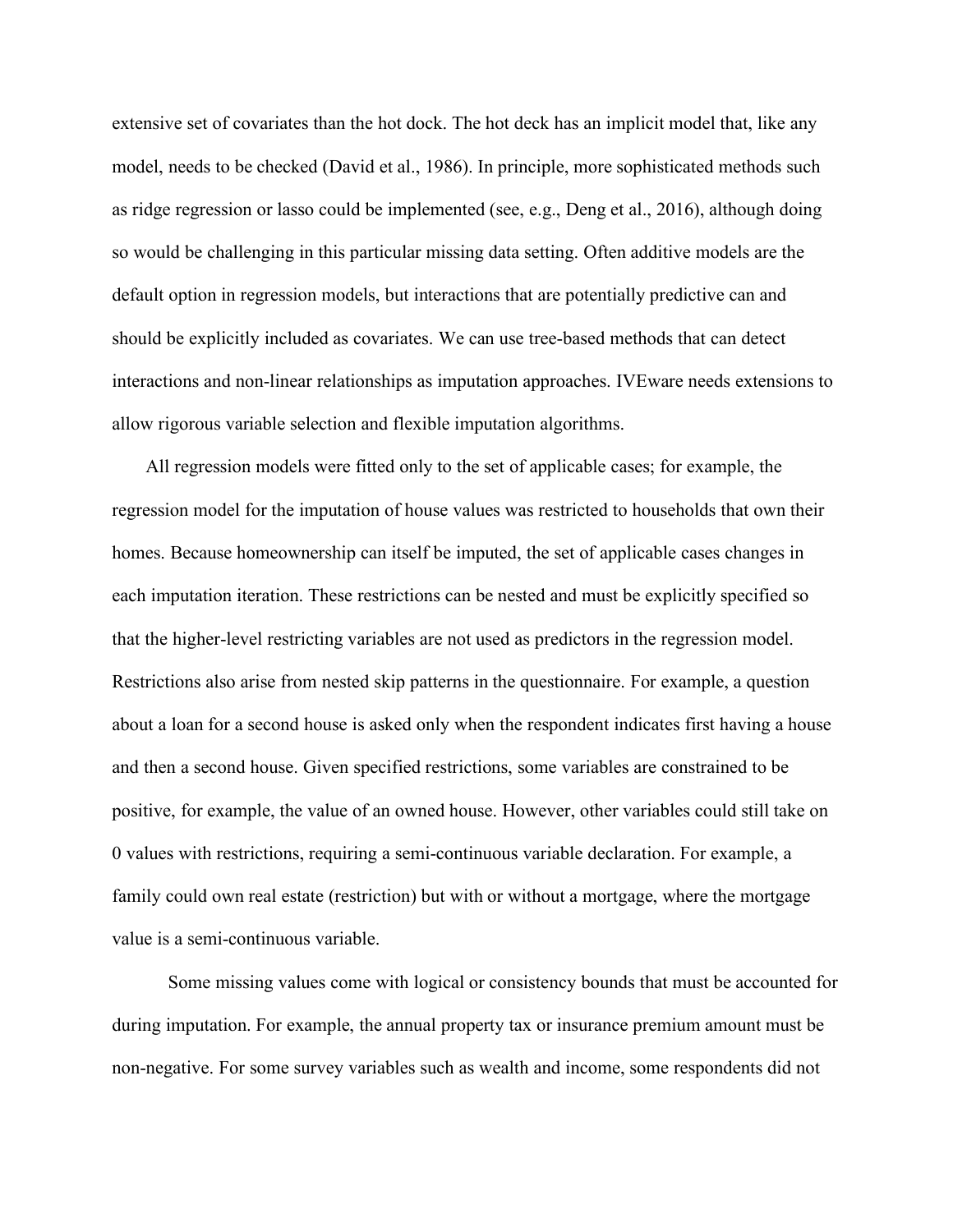provide an exact value and instead answered follow-up questions asking for brackets or range for survey variable, which then defined bounds within which the imputed values must lie. The bounds are incorporated by drawing imputations from a predictive distribution restricted to lie within the bounds, which is an option in IVEware.

#### **4.3. Creating imputations from IVEware multiple chains**

The number of cycles in the initial burn-in period, the number of iterations between creating one set of imputations, and the number *M* of imputations to be performed, together determine the total number of cycles of the Gibbs' type algorithm.

#### **4.4. Model diagnostics**

It is important to check that imputations are plausible as unanticipated problems in setting up the regressions can lead to poor imputations. Imputed and observed values can be compared using graphical and numeric diagnostic tools (Stuart et al., 2009). The marginal distributions of observed and imputed values are expected to be similar under missing completely at random but may markedly differ under missing at random conditions. Nevertheless, comparisons across the imputed data sets will be useful as the first phase of evaluation. Bondarenko and Raghunathan (2016) developed graphical and numeric diagnostic tools for MI to compare the distributions of imputed and observed values conditional on the response propensity score. However, such tools need the extension to work for imputation with restrictions and semi-continuous variables. A useful feature of MI is that the fraction of missing information (FMI), which estimates the relative increase in variance due to missing data (Rubin, 1987; Raghunathan, 2016), is readily computed as a simple function of the between-imputation and within-imputation variance. Note that no comparable measure is available from a single imputation method. A large value of FMI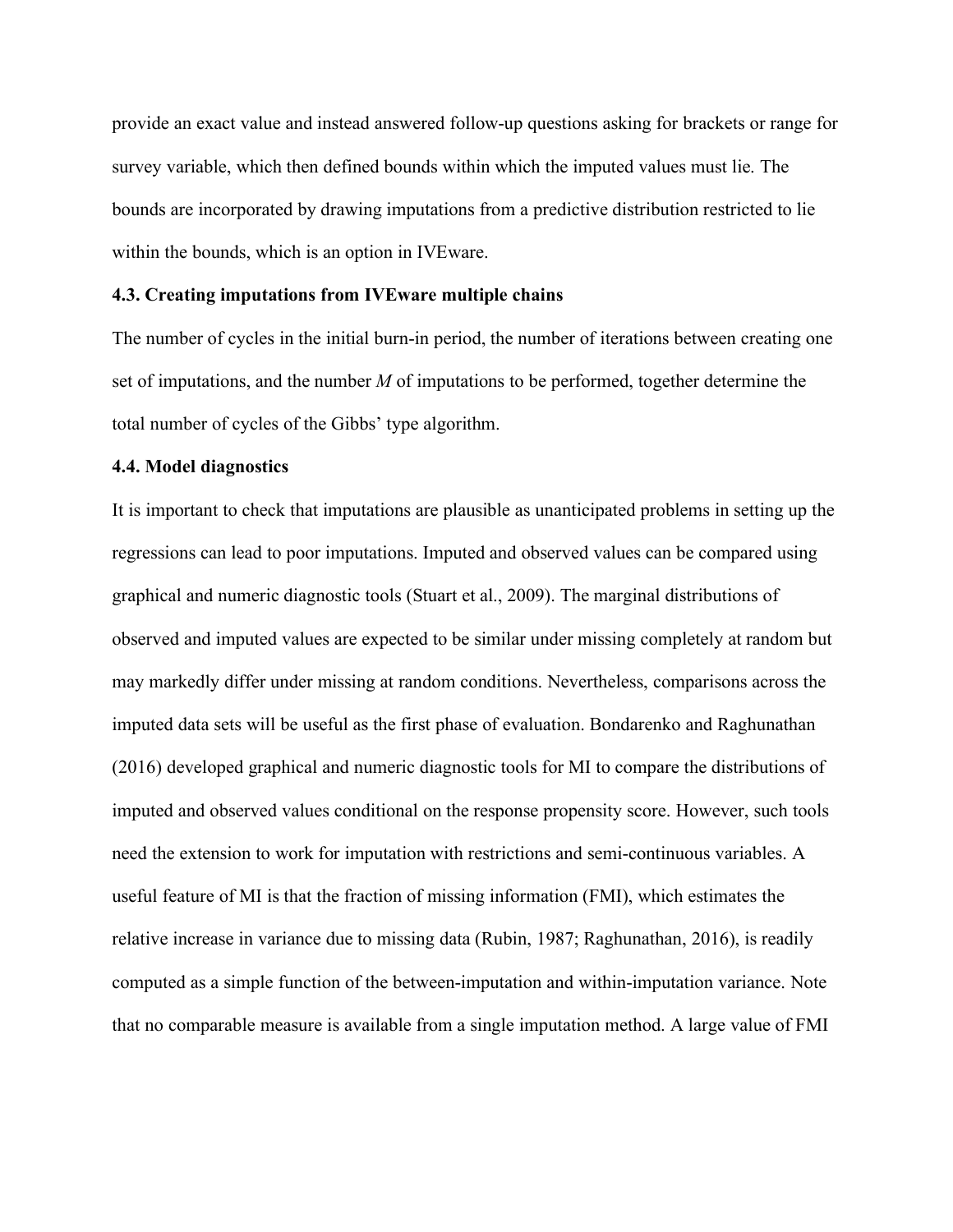indicates a substantial increase in variance due to nonresponse and a high level of uncertainty about the imputation process.

The current hot deck imputation method performs univariate imputations, ignoring relationships with other variables, although other hot deck imputation approaches within adjustment cells are possible. MI with multivariate approaches, on the other hand, helps preserve the dependency structure by having the potential to include a large number of predictive covariates in the imputation model. To assess the validity of our imputations, we compared the imputed values produced by the existing hot deck approach and those produced by our MI approach in three ways: We assessed bivariate associations between wealth components as well as between net worth and other economic correlates, including household income, age, and education. We then assessed the performance of our newly imputed net worth variable as a prediction outcome in a multivariate regression model with covariates that include total household income, education, race/ethnicity, age, and marital status. Finally, we compared the distribution of our newly imputed net worth variable to external benchmarking data.

#### **5. Results**

In the 2013 PSID wave, 213 out of the 409 variables we selected were incomplete. The "apparent" missingness proportions – the share of cases without a valid value – varied between 0.01% and 99.72%, with a median value of 47.22%, and 40 variables had more than 80% missing values. However, the apparent missingness summary is misleading as it fails to distinguish meaningful missingness arising from "non-applicable" questions. Table 1, therefore, shows the apparent and true missingness proportions for all 18 wealth components. The latter values are much smaller than the former, indicating that most of the missing values arise from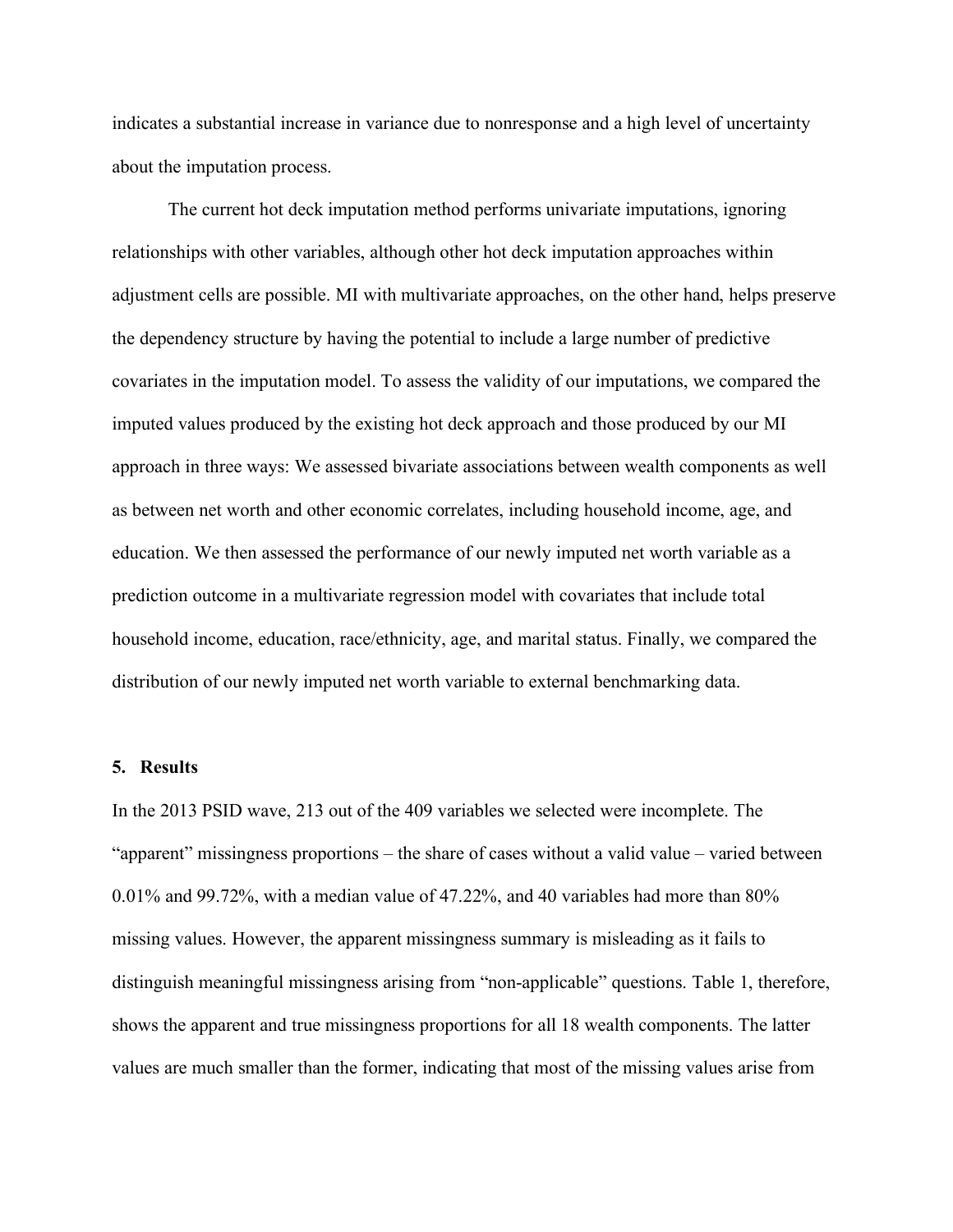|                                | Label                                   | Apparent     | True         |
|--------------------------------|-----------------------------------------|--------------|--------------|
|                                |                                         | miss $(\% )$ | miss $(\% )$ |
| W39B4 rel loans                | Amount of loans from relatives          | 98.68        | 0.39         |
| W39B3 legal                    | Amount of legal bills                   | 99.39        | 0.40         |
| W39B7 debt                     | Amount of other debt                    | 98.82        | 0.40         |
| A24 2 mortgage2                | Remaining principal mortgage 2          | 95.90        | 0.54         |
| W <sub>2</sub> B own estate    | Amount of owned on other real estates   | 89.25        | 0.57         |
| W <sub>11</sub> B own business | Owned amount of farm or business        | 92.08        | 0.67         |
| W <sub>2</sub> A estate        | Worth of other real estates             | 89.48        | 0.81         |
| W39B2 med                      | Amount of medical bills                 | 89.83        | 0.81         |
| W39B1 stu loans                | Amount of student loans                 | 75.47        | 1.20         |
| W39A credit                    | Amount of credit or store card debt     | 66.60        | 1.31         |
| W11A business                  | Worth of farm or business               | 92.79        | 1.39         |
| A <sub>20</sub> house          | House value                             | 50.40        | 1.48         |
| W <sub>16</sub> stock          | Profit if sold non-IRA stock            | 89.44        | 2.01         |
| A24 1 mortgage1                | Remaining principal mortgage 1          | 66.66        | 2.28         |
| W34 bond                       | Profit if sold bonds/insurance          | 91.11        | 2.48         |
| W22 annuity                    | Value of individual retirement accounts | 81.82        | 2.52         |
|                                | (IRA)/annuity                           |              |              |
| W6 vehicles                    | Profit if sold vehicles                 | 4.63         | 4.63         |
| W28 account                    | Amount of all accounts                  | 37.77        | 5.10         |

**Table 1**. *Apparent missingness proportions (Apparent miss) and true missingness proportions (True miss) for the 18 wealth components in the 2013 Panel Study of Income Dynamics study.*





**Figure 1**: *Observed (Obs) and missing (Miss) patterns of 18 wealth components of the cases with missing wealth information in the 2013 Panel Study of Income Dynamics study.*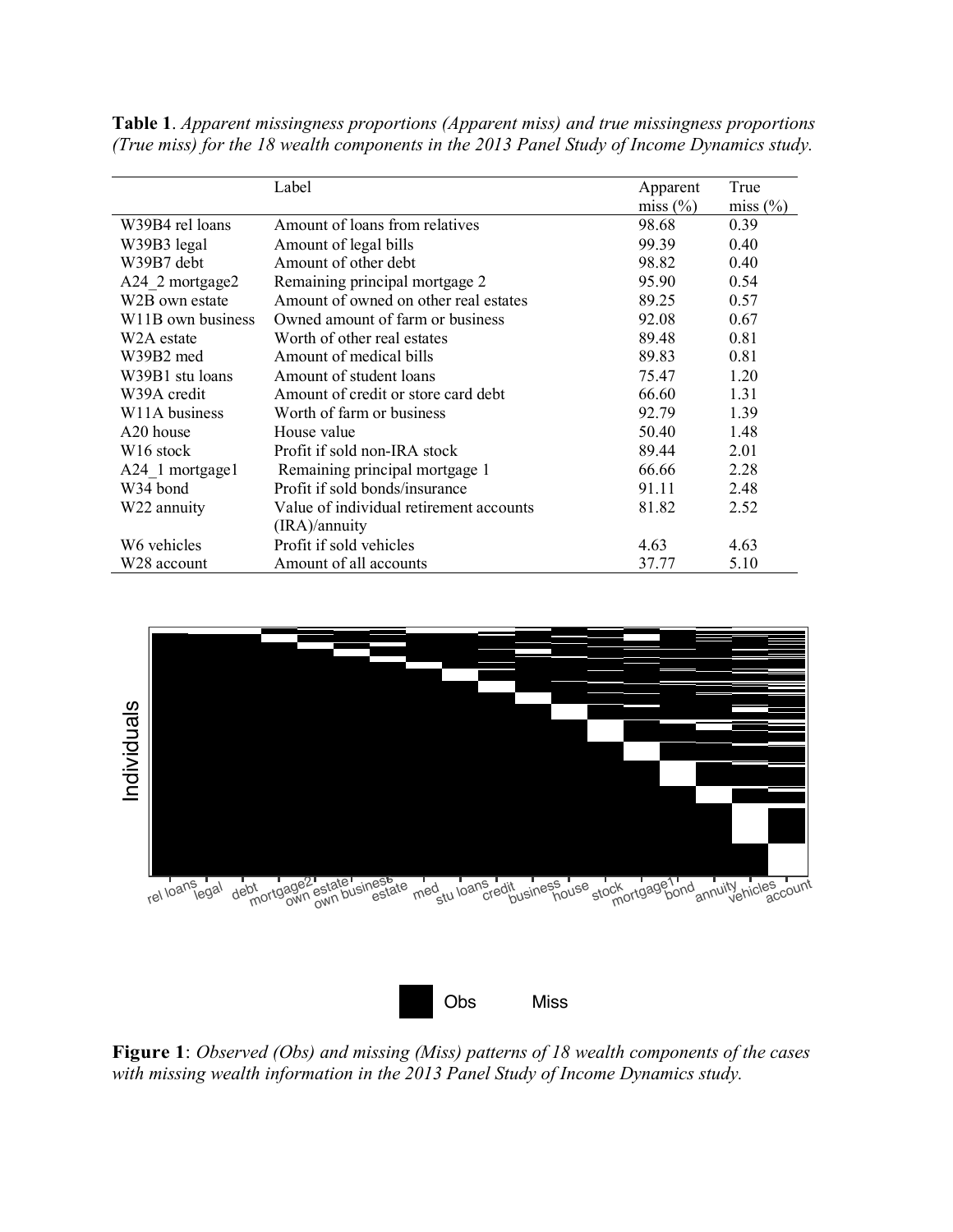

**Figure 2:** *The distribution and skewness of home values before and after the cube root transformation.*

**Table 2.** *Summary of the empirical evaluation procedures and findings in comparison of multiple imputation (MI) and hot deck (HD) imputation.*

|                         | Findings                                                     |
|-------------------------|--------------------------------------------------------------|
| Summary statistics      | The summary statistics of the completed (observed and        |
| comparison between      | imputed data) values of MI are generally larger than those   |
| observed and imputed    | of the observed, but not dramatically so.                    |
| datasets                |                                                              |
| Fraction of missing     | Most FMI values of filter and amount variables for the 18    |
| information (FMI)       | PSID wealth components are very small.                       |
| Bivariate associations  | MI generates larger Pearson correlation coefficient values   |
|                         | than HD.                                                     |
| Multivariate regression | The coefficient estimates under different methods are        |
|                         | similar. MI has smaller within-imputation variances and      |
|                         | slightly larger overall variances than those under HD.       |
| Comparison to the 2013  | The mean values from the imputation methods are similar      |
| Survey of Consumer      | but both are lower than the SCF estimates. The weighted      |
| Finances (SCF)          | estimates of business assets and other debts after MI are    |
|                         | larger but the weighted estimates for other assets are lower |
|                         | than those produced by HD.                                   |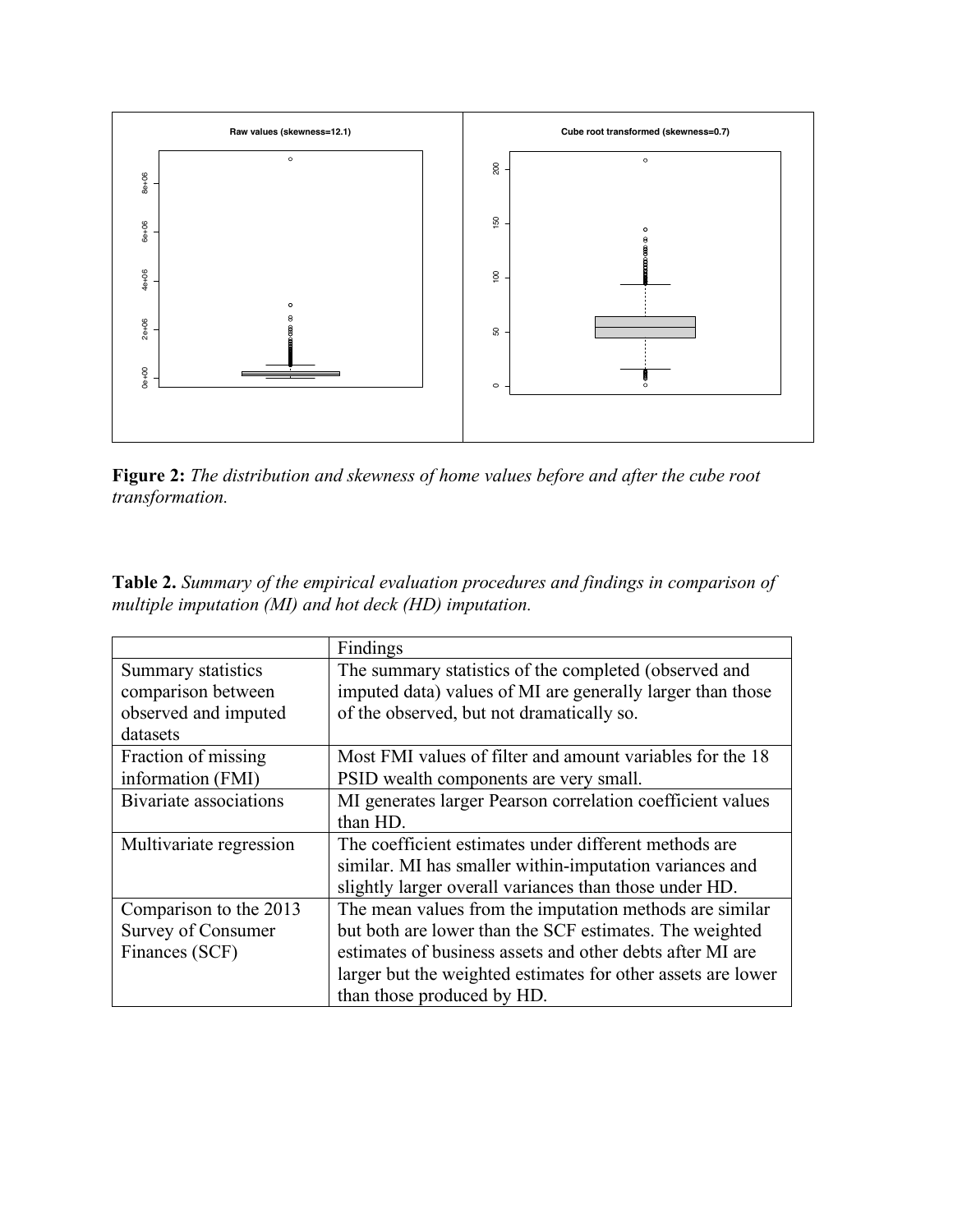non-applicable cases. Figure 1 depicts the missingness patterns of the components for the 1,457 families with incomplete wealth information, showing neither a monotone nor nested structure.

Most of the wealth variables, especially asset/debt amounts, are severely right-skewed, with a few very large values. Figure 2 shows the frequency histograms for the original home values (restricted to the sample families that report owning a house/apartment) and after cube root transformation. The cube-root transformed values are approximately normal with a skewness of 0.7. The wealth, income, and wage variables are cube-root transformed in the imputation model.

Comparisons of results for different choices of the number of cycles suggested that about ten cycles were sufficient for most imputations, and we created  $M = 10$  completed datasets. As diagnostics after imputation, Table 2 provides a summary of the procedures for empirical evaluation and the corresponding findings. Through the estimates of descriptive statistics, bivariate associations, multivariate regression models, and comparison with external data, we demonstrated the capability of MI to preserve the data dependency structure and generate plausible imputations. We found that MI reduced within-imputation variances and improved estimation efficiency over the existing single hot deck imputation method.

#### **5.1. Summary statistics**

Table 3 examines the summary information of total wealth and compares observed and completed datasets. The summary statistics of the completed values are generally larger than those of the observed, but not dramatically so. Table 4 presents the FMI values of filter and amount variables for the 18 PSID wealth components. Most of them are very small, primarily because of the low underlying missingness proportions. The last three columns in Table 4 compare the percentages between the observed and imputed values of positive indicators of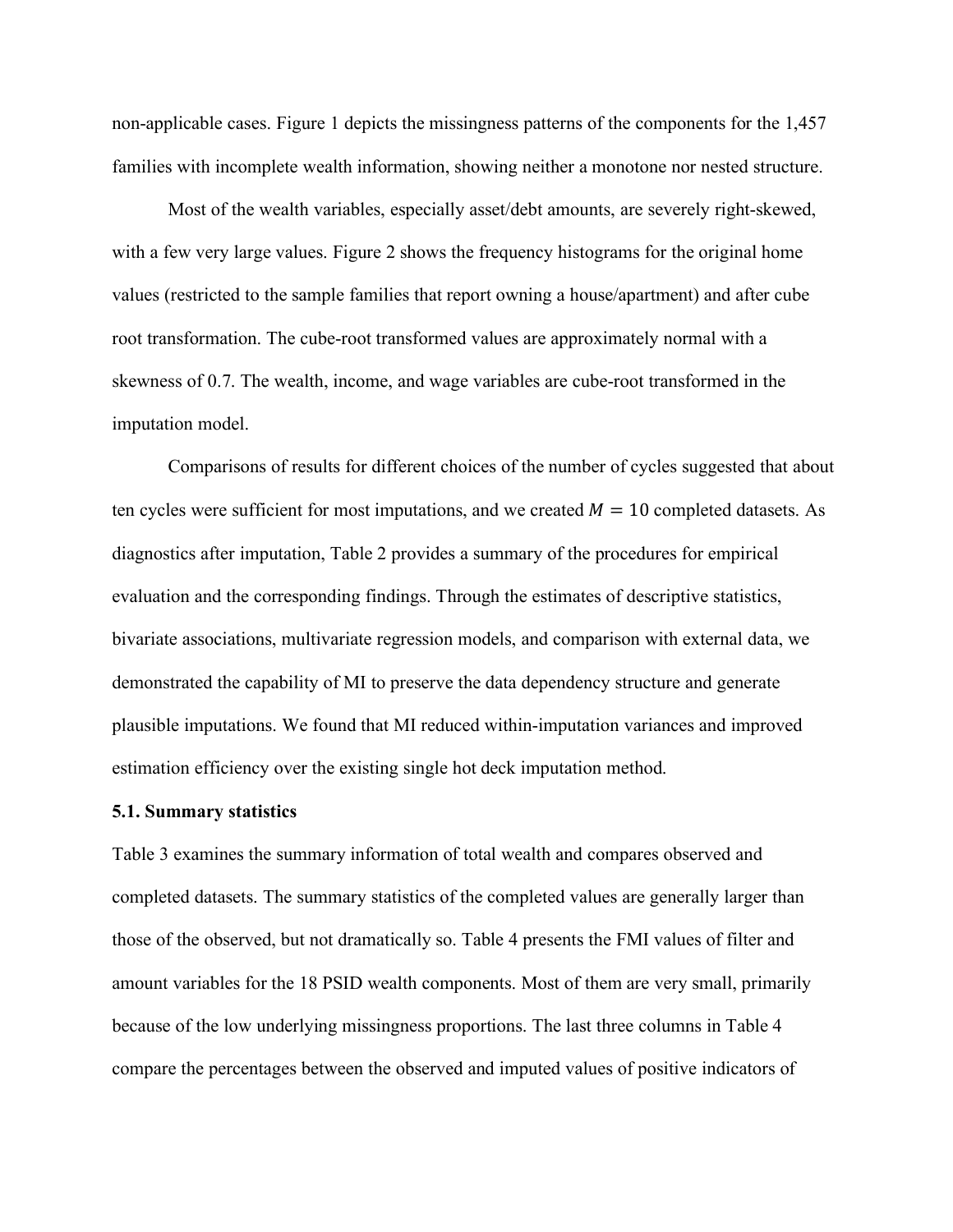**Table 3:** *Summary statistics comparison between observed (Obs) and completed (Com, the combination of observed and imputed data) 2013 PSID family wealth values based on one randomly selected multiple imputation dataset: sample size n, minimum/maximum, mean, standard deviation (Std), and quantiles. The relative difference (Rel.diff) is defined as (Com-Obs)/Obs. The wealth values are presented in \$1000s and rounded to the nearest 1000.*

|                  | Obs    | Com    | Rel.diff |
|------------------|--------|--------|----------|
| n                | 7606   | 9063   | 0.19     |
| Min              | $-995$ | $-995$ | 0        |
| Max              | 33740  | 33740  | 0        |
| Mean             | 180    | 200    | 0.11     |
| Std              | 793    | 837    | 0.06     |
| 25 <sub>th</sub> | 0      | 0      |          |
| 50th             | 14     | 20     | 0.39     |
| 75th             | 114    | 135    | 0.18     |
| 90th             | 423    | 487    | 0.15     |
| 95th             | 846    | 912    | 0.08     |

**Table 4**: *Fraction of missing information for wealth components and the corresponding indicators, the proportions (prop) of positive indicators in the observed (obs) and imputed (imp) data based on one randomly selected imputation, and the number of cases with missing indicators.*

| Component  | FMI      | FMI of<br>indicators | Prop. of<br>positive | Prop. of positive<br>indicators (imp) | #missing<br>indicators |
|------------|----------|----------------------|----------------------|---------------------------------------|------------------------|
|            |          |                      | indicators (obs)     |                                       |                        |
| account    | 0.002    | 0.01                 | 0.671                | 0.615                                 | 65                     |
| credit     | 0.006    | 0.003                | 0.344                | 0.318                                 | 44                     |
| rel loans  | $\theta$ | 0.004                | 0.014                | 0.061                                 | 33                     |
| legal      | 0.011    | 0.003                | 0.006                | $\theta$                              | 33                     |
| med        | 0.008    | 0.005                | 0.107                | 0.182                                 | 33                     |
| estate     | 0.007    | 0.002                | 0.111                | 0.19                                  | 21                     |
| own estate | 0.012    | 0.002                | 0.111                | 0.19                                  | 21                     |
| debt       | 0.002    | 0.002                | 0.012                | 0.03                                  | 33                     |
| stu loans  | 0.014    | 0.004                | 0.255                | 0.176                                 | 34                     |
| annuity    | 0.01     | 0.002                | 0.203                | 0.2                                   | 50                     |
| business   | 0.031    | 0.001                | 0.084                | 0.059                                 | 17                     |
| own        | 0.024    | 0.001                | 0.084                | 0.059                                 | 17                     |
| business   |          |                      |                      |                                       |                        |
| bond       | 0.013    | 0.008                | 0.106                | 0.145                                 | 76                     |
| stock      | 0.012    | 0.003                | 0.12                 | 0.161                                 | 56                     |
| vehicles   | 0.013    | <b>NA</b>            | <b>NA</b>            | NA                                    | <b>NA</b>              |
| house      | 0.002    | $\overline{0}$       | $\boldsymbol{0}$     | $\theta$                              | $\boldsymbol{0}$       |
| mortgage1  | 0.023    | 0.002                | 0.355                | 0.739                                 | 23                     |
| mortgage2  | 0.031    | 0.011                | 0.043                | 0.143                                 | 35                     |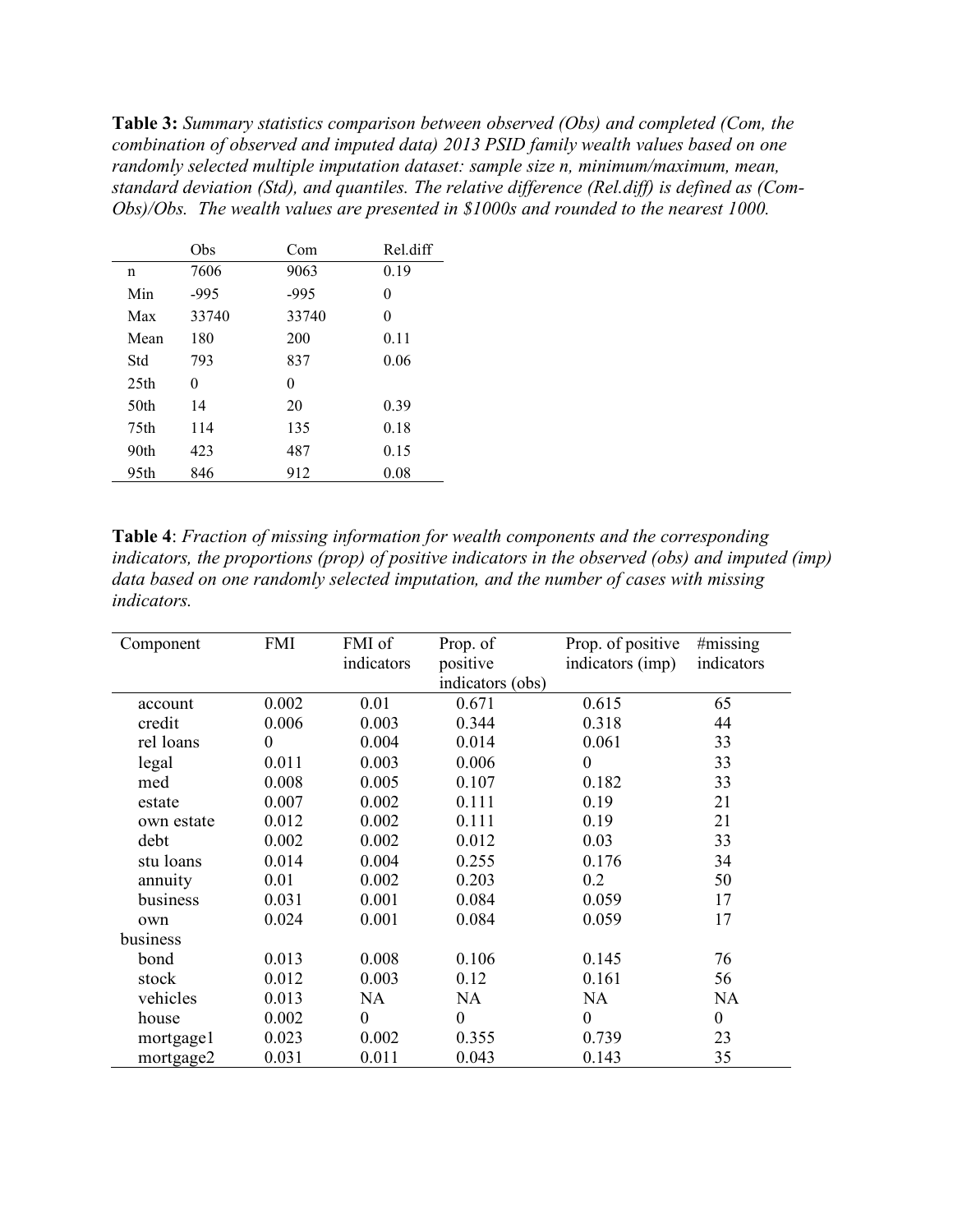whether the PSID household owns a wealth component and lists the number of cases with missing indicators. The comparison does not raise red flags for most components, except for the indicator A23 (Do you have a mortgage or loan on this property?) for A24\_1 (Remaining principal of the first mortgage). In the imputation model for A23, the selected predictors include the house type (such as a one-family house, a two-family house, an apartment, a mobile home, or others), total family income, wage of the household head, indicator of credit card debts, and amount of the saving account. We did not have substantive concerns about the plausibility of the imputed values, given that only 23 values were missing.

## **5.2. Bivariate associations**

We first examined this MI improvement by considering the bivariate associations between wealth components. The existing imputation procedure generated the home equity value differently from MI (defined as A20 minus A24\_1 minus A24\_2) without reporting the three related components. This is another advantage of MI—the ability to handle hierarchical restrictions that could also be missing. Hence, we used the final home equity values, rather than the three components, and compared the resulting 16 wealth components between the two imputation methods. Figure 3 is a scatterplot of the pairwise Pearson correlation coefficients between the 16 wealth components, based on one MI dataset and the dataset imputed via the hot deck. When the correlations in the observed data are not close to 0, MI generates larger values than the hot deck method, suggesting that it is preserving associations better.

Next, we evaluated the association of the household net worth with household income, age, and education. The Bland Altman plot (Altman and Bland, 1983) in Figure 4 marks the data grouped by income quartiles and compares the imputed wealth values from the hot deck and one randomly selected MI dataset. The relationship between income and wealth is higher after MI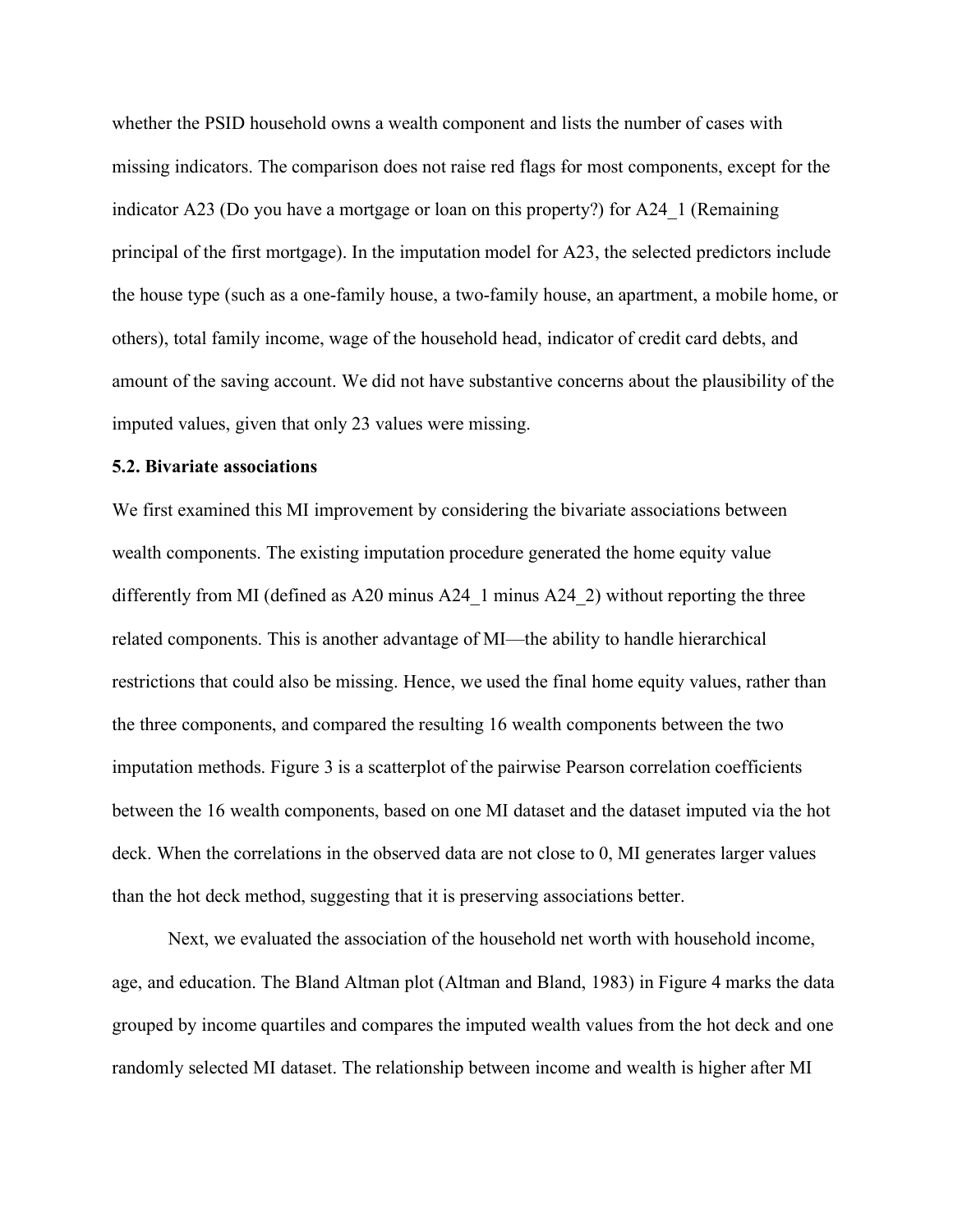

**Figure 3:** *Pairwise correlation coefficients between 16 wealth components.*



**Figure 4:** *The Bland Altman plot in the comparison of imputed wealth values (cuberoot transformed) from multiple imputation and hot deck imputations. The three dashed lines represent the mean of differences minus two standard deviations, mean of differences and mean of differences plus two standard deviations. The critical difference (i.e. two times the standard deviation of differences) is 50. Some wealth values are negative because of high debts and low assets.*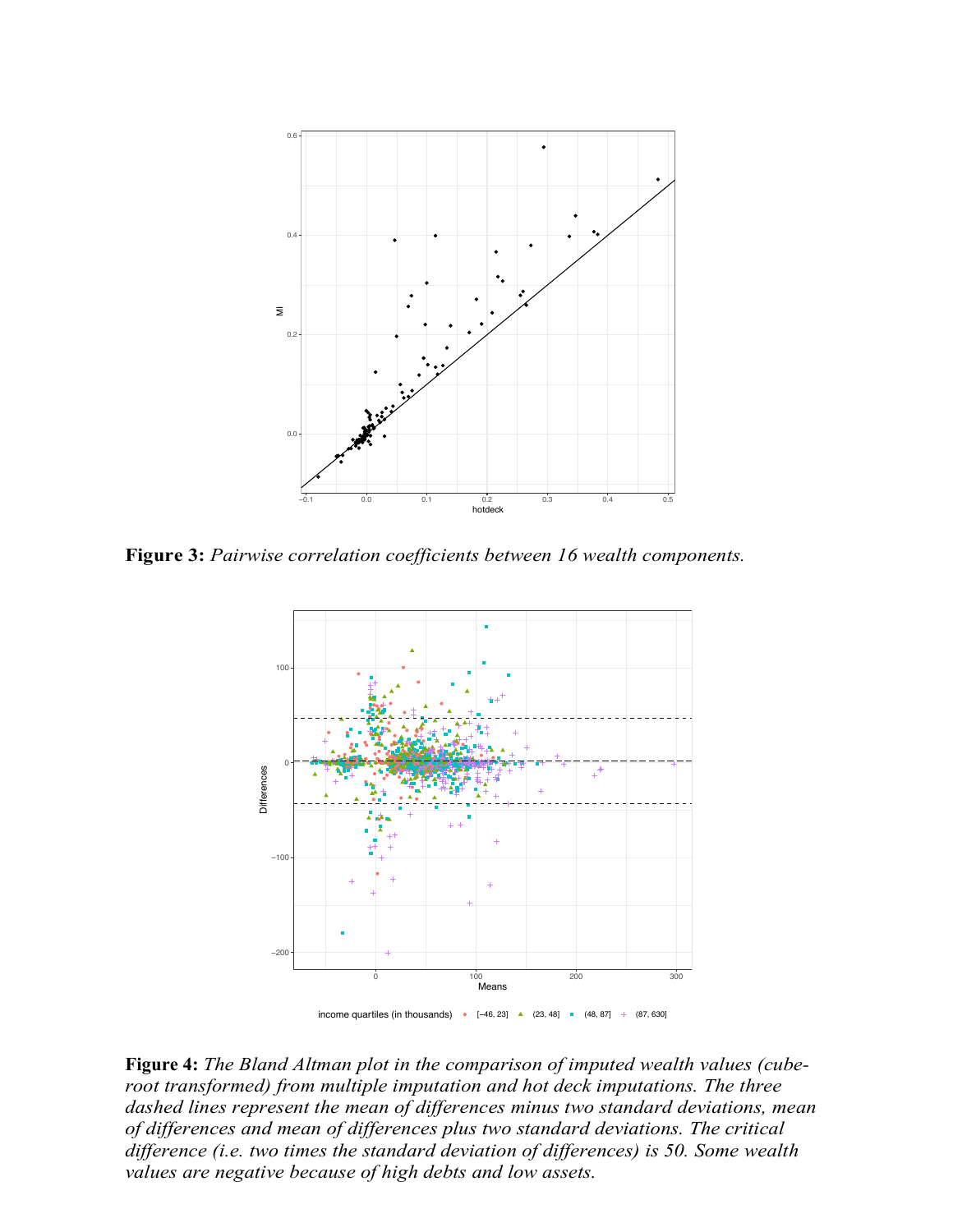**Table 5**: *Correlation between total wealth (cube-root transformed) and socio-demographics. models in comparison of observed (Obs) data, multiple imputation (MI) and hot deck (HD) imputed (imp) data.*

|                                             |           | $Obs$ MI-imp HD-imp |      |
|---------------------------------------------|-----------|---------------------|------|
| Total family income (cube-root transformed) |           | $0.47 \quad 0.42$   | 0.36 |
| Age (in years)                              | 0.41 0.37 |                     | 0.35 |
| Education (in years)                        | 0.19 0.14 |                     | 0.12 |

than after hot deck imputation. As this relationship is expected to be positive (Killewald et al, 2017), this comparison favors the MI method.

Table 5 examines the ten imputed datasets and takes the average of the Pearson correlation coefficients between total net worth and total household income, age, and education, respectively. We used the cube-root transformed values for both wealth and income to dampen the effects of large outlying values. MI preserves the dependency structure from the observed data, while the univariate hot deck imputation attenuates the correlation estimates. We also compared the regression coefficient estimates of these socio-demographic predictors in the univariate regression models with net worth as the outcome and found that the relationships in MI were larger and closer to the observed structure than those after the hot deck imputation.

Table 5 does not report the corresponding variance estimates on either the observed or imputed dataset. Because the missingness proportion is small, inferences based on the completed datasets are similar between the two imputation methods. We used Table 5 to exemplify the different imputation methods' properties for preserving relationships among the imputed variables. We checked the relationship between total household income with the 18 wealth components, respectively, and MI yields correlation coefficient estimates closer to those based on the observed values than the current hot deck method.

#### **5.3. Multivariate regression**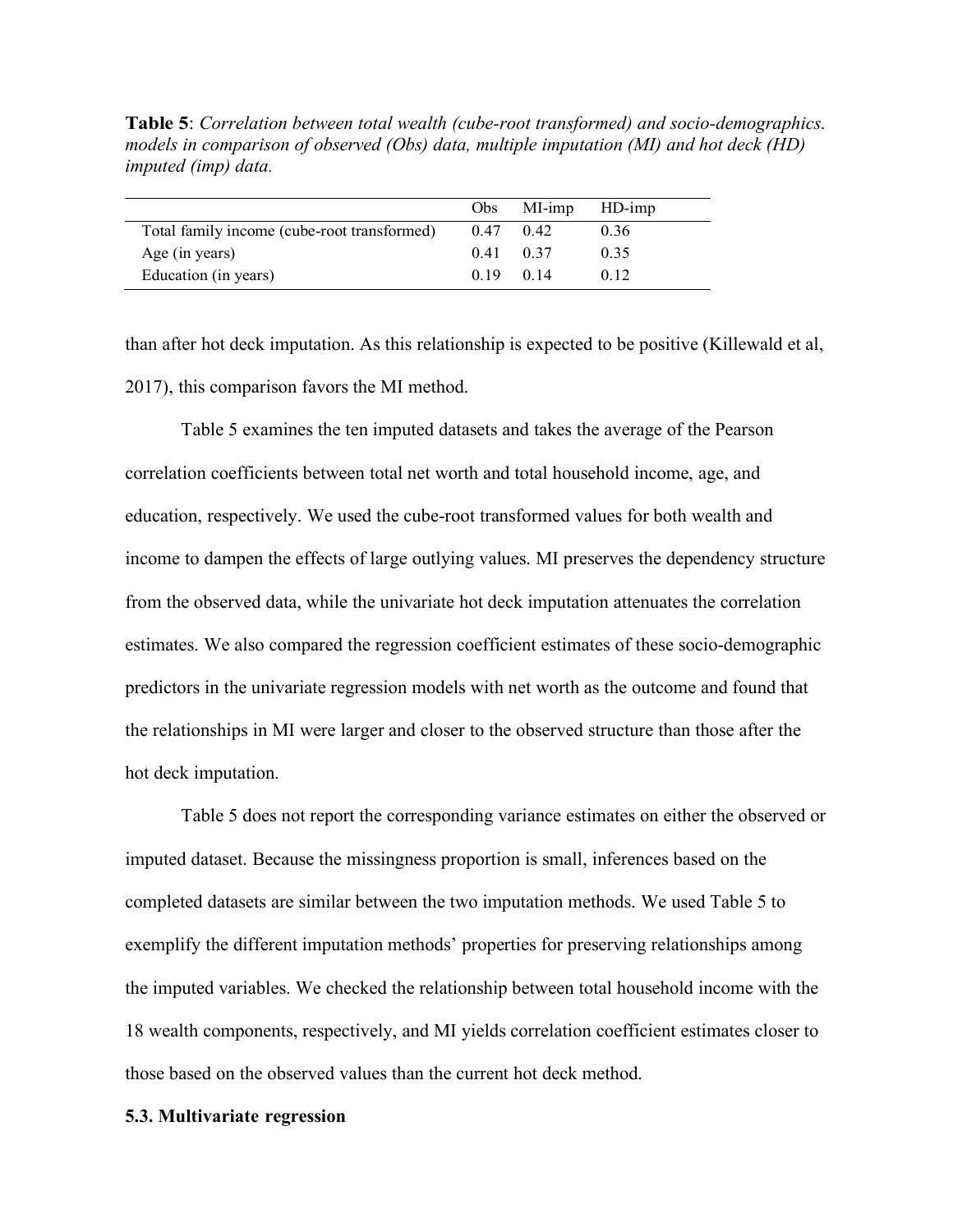**Table 6**: *Coefficient estimates and variances (var) for the wealth regression models in comparison of observed (Obs) data, completed data (com) from multiple imputation (MI) and hot deck (HD) imputations. The sample size is n, and the number of completed datasets is M.*

|                  | Obs                             | MI-com                                                            | HD-com                          | Overall var | Within var |
|------------------|---------------------------------|-------------------------------------------------------------------|---------------------------------|-------------|------------|
|                  | $(n=7606)$                      | $(n=9063, M=10)$                                                  | $(n=9063, M=10)$                | (MI/HD)     | (MI/HD)    |
| Intercept        |                                 | $-55.25$ ( $-60.35$ , $-50.15$ ) $-55.33$ ( $-60.14$ , $-50.51$ ) | $-54.13(-58.92, -49.34)$        | 1.01        | 0.99       |
| Family income    | 1.07(1.01, 1.13)                | 1.1(1.04, 1.16)                                                   | 1.07(1.01, 1.13)                | 1           | 1          |
| Education(years) | 0.53(0.22, 0.85)                | 0.56(0.26, 0.85)                                                  | 0.57(0.27, 0.87)                | 1           | 1          |
| Non-Hisp black   |                                 | $-10.68(-12.35, -9.01) -11.57(-13.12, -10.01)$                    | $-11.01$ ( $-12.56$ , $-9.47$ ) | 1.01        | 0.99       |
| Other race/eth   | $-7.66(-10.1, -5.23)$           | $-7.47$ $(-9.77, -5.18)$                                          | $-6.74$ $(-9.01, -4.47)$        | 1.03        | 0.98       |
| Age              | 0.95(0.89, 1.01)                | 0.96(0.9, 1.02)                                                   | 0.96(0.89, 1.02)                | 1           | 1          |
| Never married    | $-0.01$ $(-2.07, 2.05)$         | $0.18(-1.8, 2.16)$                                                | $0.01 (-1.93, 1.95)$            | 1.04        | 0.99       |
| Widowed          | $-8.55(-12.25, -4.85)$          | $-8.17(-11.48, -4.85)$                                            | $-8.1(-11.41, -4.79)$           | 1           | 0.99       |
| Divorced         | $-10.66$ ( $-12.95$ , $-8.37$ ) | $-10.63$ $(-12.81, -8.44)$                                        | $-10.82$ ( $-12.97$ , $-8.68$ ) | 1.04        | 0.99       |
| Separated        | $-7.58(-11.03, -4.13)$          | $-7.55(-10.9, -4.2)$                                              | $-7.65(-10.94, -4.35)$          | 1.03        | 0.99       |

Note: The wealth and income values are cube-root transformed. The reference levels are non-Hispanic white for race/ethnicity and married for the marital status.

We fit a multivariate regression model with cube-root transformed values of household net worth as the outcome, and covariates that included total household income (cube-root transformed), education, race/ethnicity, age, and marital status, which are some of the most commonly studied correlates of a household's wealth position (Killewald et al., 2017). Table 6 shows the coefficient estimates based on the observed values as complete case analysis, and the completed datasets after MI and hot deck imputation. We applied combining rules to the ten MI datasets to propagate the missing data uncertainty. The results under the three methods are similar, likely because the missingness proportions are small. We calculated the ratio of the MI variance estimates to those from hot deck imputation, the overall variance, and the average within-imputation variances. MI includes the additional variance component accounting for missing data uncertainty, and the overall variances are slightly larger than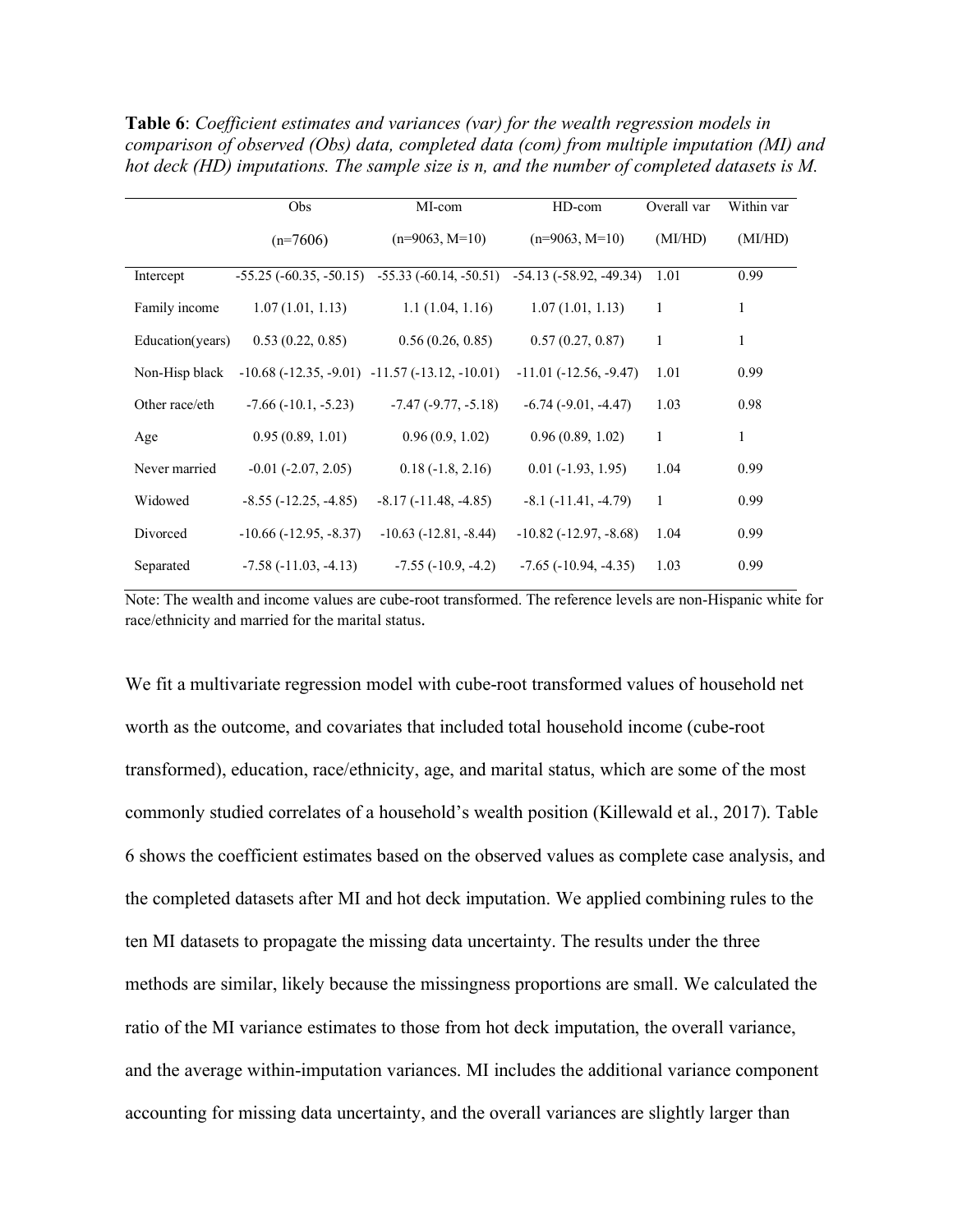**Table 7:** *Mean values of total wealth (including home equities) and key wealth components across different methods and sources. MI: multiple imputation; HD: hot deck; wt: weighted; and SCF: the Survey of Consumer Finances.*

|                             | HD     | MI     | $HD$ -wt | MI-wt  | <b>SCF</b> |
|-----------------------------|--------|--------|----------|--------|------------|
| Total net worth             | 202058 | 200383 | 316361   | 314129 | 470491     |
| Business assets             | 29264  | 29564  | 48372    | 46963  | 110128     |
| Checking/savings            | 19361  | 18404  | 29637    | 28725  | 47537      |
| <b>Stocks</b>               | 32671  | 32845  | 56759    | 57438  | 67276      |
| IRA/private annuities       | 33927  | 33636  | 52452    | 52144  | 60023      |
| Net worth of vehicles       | 13444  | 13405  | 14301    | 14362  | 15002      |
| Equity in primary residence | 58408  | 58480  | 86427    | 86310  | 103932     |
| Equity in real estate       | 18610  | 18461  | 28561    | 28547  | 52984      |
| Other assets                | 8582   | 7903   | 10335    | 10033  | 24840      |
| Other debts                 | 12209  | 12316  | 10484    | 10393  | 11230      |
|                             |        |        |          |        |            |

those under hot deck imputation; but MI has smaller within-imputation variances, suggesting efficiency gains within imputation.

#### **5.4 Comparison with external data**

In addition to the internal checks of imputation plausibility just presented, we compared our imputation results to external data. We contrasted our estimates with another study, the Survey of Consumer Finances (Federal Reserve Board, 2020). The Survey of Consumer Finances (SCF) is a triennial cross-sectional survey of U.S. families and collects information on families' balance sheets, pensions, income, and demographic characteristics. The SCF oversamples wealthy households, so we applied survey weights to the imputed datasets and generated population-representative estimates. Table 7 compares the mean values of key wealth components based on the 2013 PSID MI and hot deck imputed datasets after weighting and the weighted 2013 SCF data (Kennickell, 2000; Bricker et al., 2020). Because the PSID oversamples low-income families, the weighted PSID wealth estimates are higher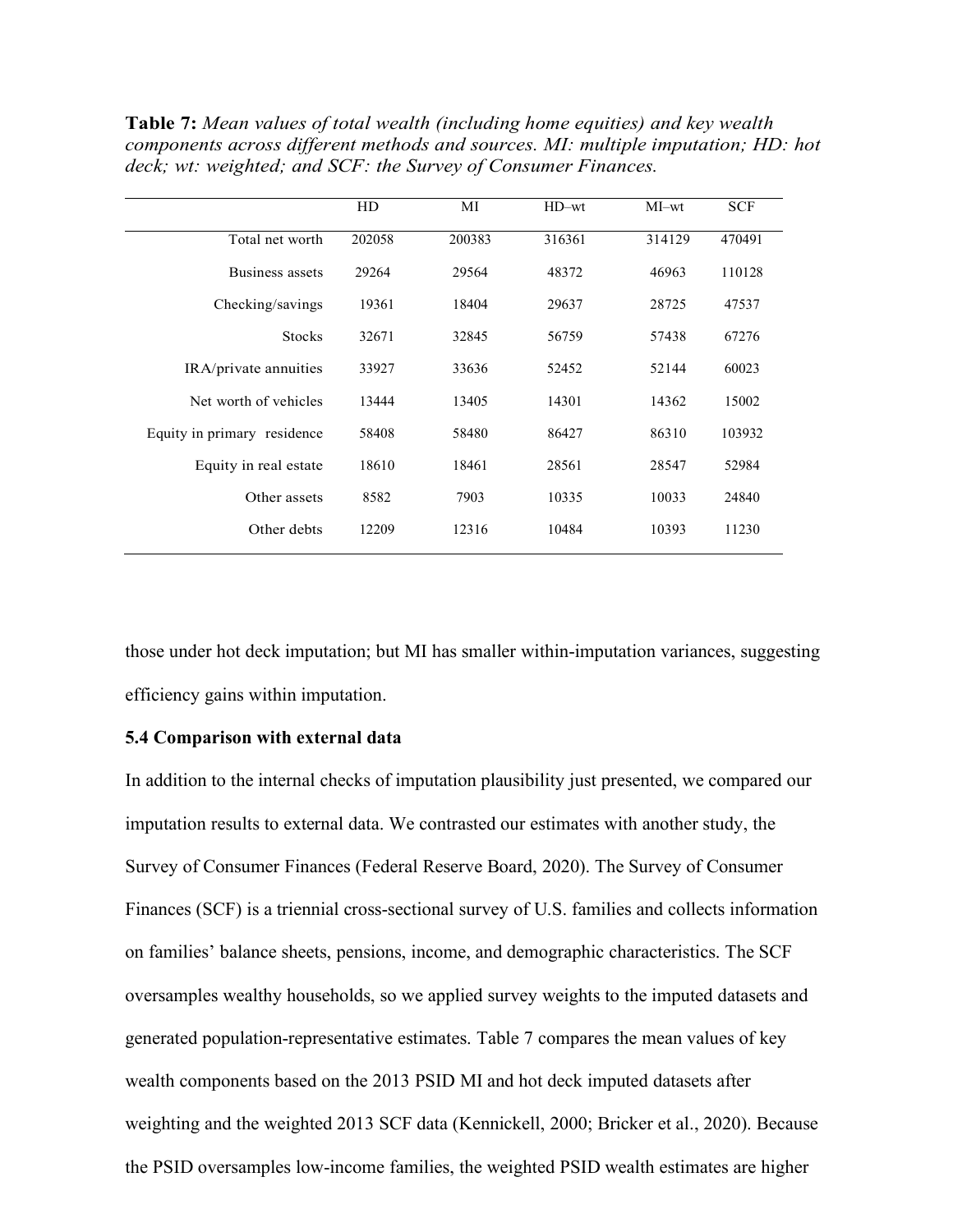than the unweighted. The values from the imputation methods are similar but both are lower than the SCF estimates as the SCF oversamples high-income families (Pfeffer et al., 2016).

Since the wealth components have right-skewed distributions, we compare the percentiles for key distribution points: the  $5<sup>th</sup>$ ,  $10<sup>th</sup>$ ,  $25<sup>th</sup>$ ,  $50<sup>th</sup>$ ,  $75<sup>th</sup>$ ,  $90<sup>th</sup>$ , and  $95<sup>th</sup>$  percentiles, shown in eTable 1 of the Supplement. We omitted the calculated percentiles of 0 values across all methods. Generally, the PSID estimates are lower than the SCF estimates, the latter of which have to adjust for the oversampling of wealthy families. MI generates lower values for checking/saving balances and stocks but larger values for individual retirement accounts/private annuities and other debts than the hot deck imputation. The weighted estimates of business assets and other debts after MI are larger but the weighted estimates for other assets are lower than those produced by hot deck imputation.

#### **6. Conclusion and discussion**

Chained-equation imputation methods are flexible and can handle general missing data patterns of missing data. Imputations can be tailored to multiple variable types. We discussed some of the methodological and practical issues encountered when we applied chainedequation MI in a large-scale, complex, particular application, the imputation of wealth data in the PSID. We demonstrated the capability of MI to preserve the data dependency structure and improve estimation efficiency. We recommend the practical implementation of MI and call for existing MI software to be extended to accommodate the methodological issues and computational hurdles with massive datasets.

Issues addressed include (a) distinguishing missing and non-applicable values, and tailoring the underlying regression models to applicable cases, (b) transformations of amount variables to reduce skewness, (c) simultaneous imputation of presence and amount of semicontinuous variables, (d) minimizing collinearity in the regressions, and (e) model checking.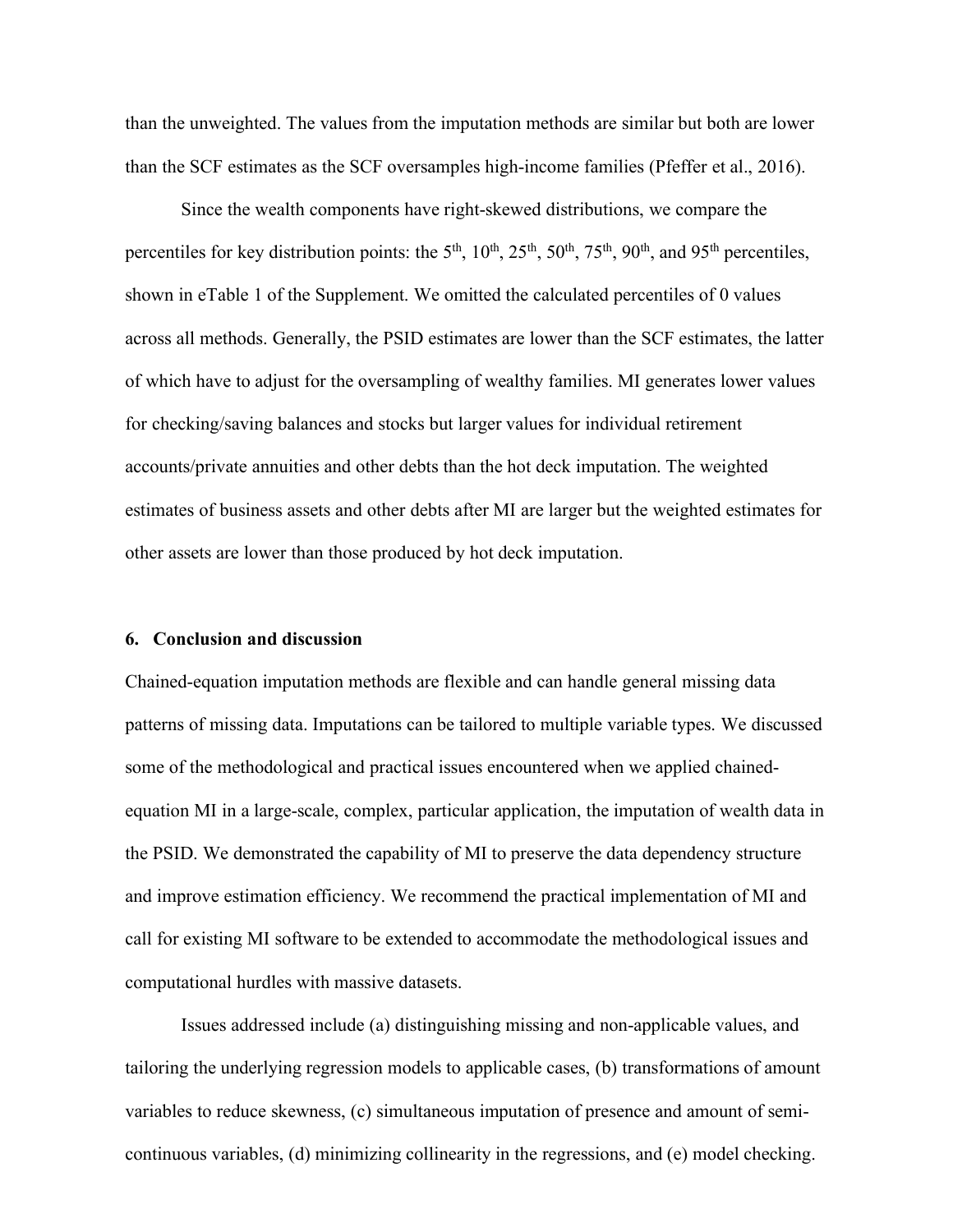The imputation models are tailored to variable types and the imputations account for restrictions and boundaries. The forward selection was applied to restrict the predictors to variables associated with the variable being imputed, speeding the convergence of the algorithm. Multiple sequences of conditional imputation models yield  $M > 1$  completed datasets that can be used for standard analyses and MI inferences that propagate imputation uncertainty.

Little (2020) summarizes the important factors in this imputation setting, such as the sample size, fraction of missing information, missingness mechanism, form and strength of the true relationship between the variable with missing data and predictors, form and strength of the true relationship between missingness and its predictors, degree of association between the propensity to respond and the variable with missing values, and degree of misspecification of the true models for missingness and the survey design variables. We have described how we addressed each of these concerns in our imputations of PSID wealth data. In this application, we compared MI with the existing single hot deck imputation method. To evaluate imputation plausibility, we examined descriptive summary statistics, bivariate association studies, multivariate regression models, and compared external estimates from the SCF study.

MI incorporates highly predictive covariates into imputation models and outperforms the hot deck imputations with imputation accuracy and efficiency gains. MI preserves the associations between PSID wealth components and the relationships between the household net worth and socio-demographic factors, which is crucial to such analyses with completed data. The imputation model should be more general than the analysis model, and MI facilitates completed data analyses with general purposes. As an important infrastructure survey to study intra-/inter-generational wealth and income dynamics, the PSID study will implement MI to preserve the important data correlation structure and release multiply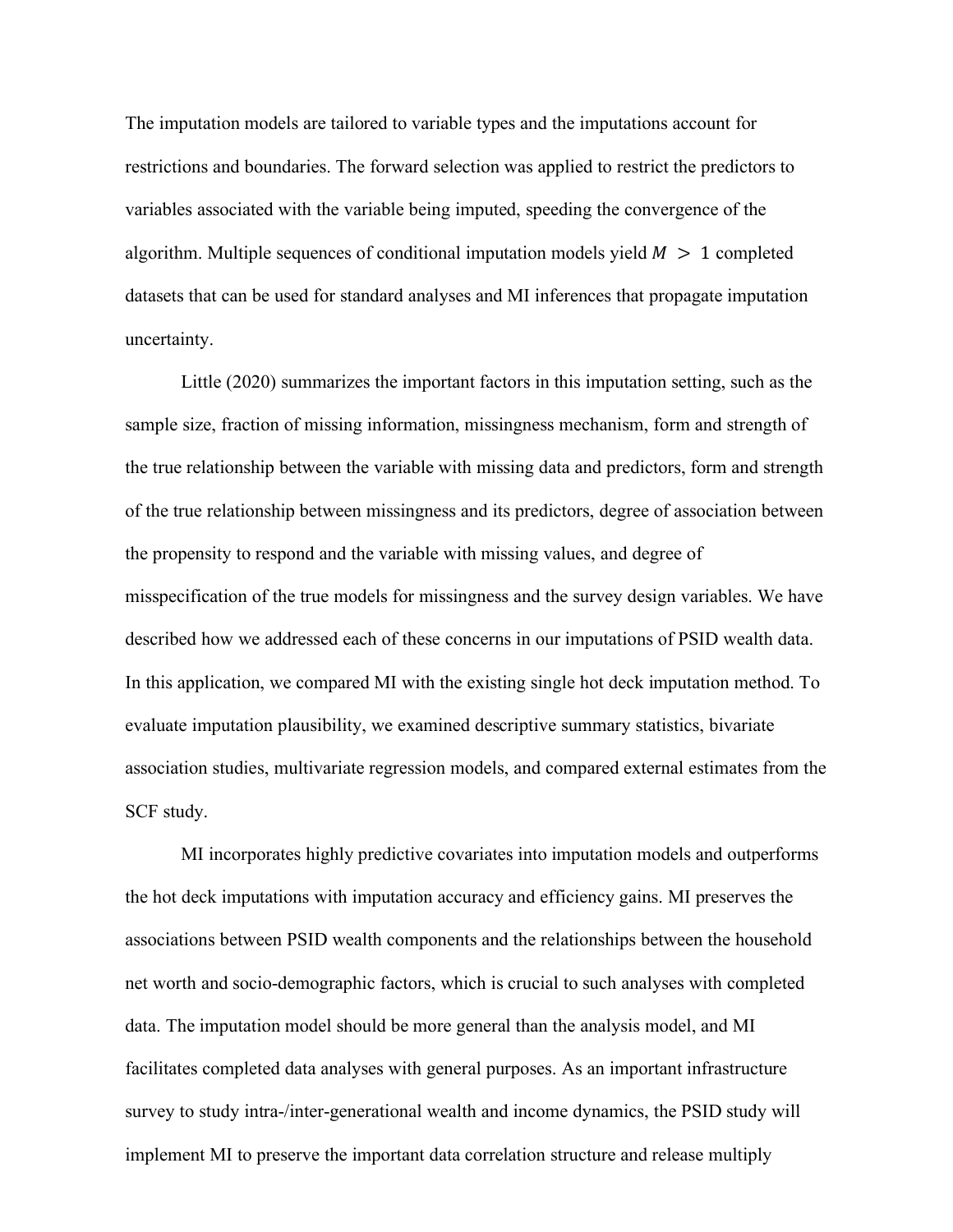imputed data for public use. This will substantially reduce the random variation and facilitate wealth fluctuation studies.

The detailed solutions to practical difficulties of applying MI to the PSID study also apply to large-scale studies in general. The key properties of MI are building proper imputation models that capture dependency structure of the data and propagate the imputation uncertainty. Hence, our case study offers theoretical and practical guidance to researchers implementing MI in their own data.

This comprehensive investigation invites several extensions. First, we omitted the design information in the imputation process, and further effects are necessary on practical software development to account for design information into MI with large-scale datasets. Second, we focus on the 2013 cross-sectional PSID data. The PSID's panel structure with repeated measures of the same family across time may further improve the imputation model with highly predictive variables, such as measures from previous waves of the longitudinal study, where a two-fold MI procedure could be potentially useful (Welch et al., 2014). Third, although IVEware has a few capabilities that are not available in other MI software, further software developments are needed to fit multilevel models to account for clustering effects or correlations of longitudinal measures in imputation, specify informative prior distributions of regression coefficients to allow sophisticated variable selection, and implement flexible models or machine learning algorithms to improve the imputation performances.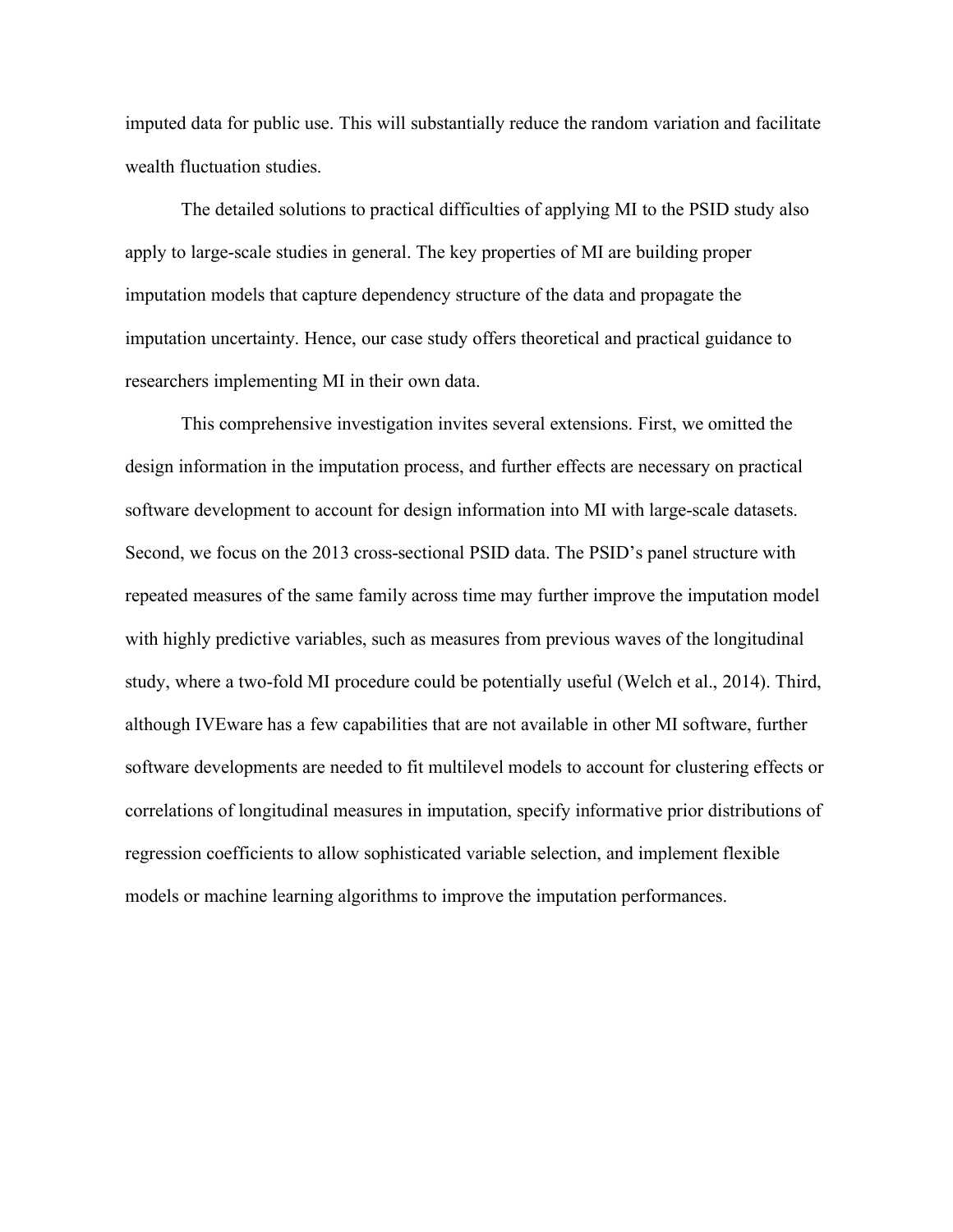## **References**

Altman, D.G., and Bland, J.M. (1983). "Measurement in medicine: the analysis of method comparison studies." *The Statistician*, 32 (3), 307–317.

Andridge, R. R., and Little, R.J.A. (2010), "A Review of Hot Deck Imputation for Survey Non-response," *International Statistical Review*, 78 (1), 40-64.

Azur, M., Stuart, E.A., Frangakis, C.M., and Leaf, P.J. (2011). "Multiple imputation by chained equations: What is it and how does it work?" *International Journal of Methods in Psychiatric Research* 20(1): 40-49.

Bondarenko, I., and Raghunathan, T. E. (2016), "Graphical and Numerical Diagnostic Tools to Assess Suitability of Multiple Imputations and Imputation Models," *Statistics in Medicine*, 35, 3007–3020.

Bricker, J., Goodman, S., Moore, K. B., and Volz, A. H. (2020), "Wealth and Income Concentration in the SCF: 1989–2019", https://www.federalreserve.gov/econres/notes/fedsnotes/wealth-and-income-concentration-in-the-scf-20200928.htm.

Burgette, L. F., and Reiter, J. P. (2010), "Multiple Imputation via Sequential Regression Trees," *American Journal of Epidemiology,* 172, 1070–1076.

Carpenter, J. and Kenward, M. G. (2013), *Multiple Imputation and Its Application*, John Wiley & Sons.

Chen, S., Haziza, D., and Michal, V. (2020), "Efficient multiply robust imputation in the presence of influential units in surveys," https://arxiv.org/abs/2010.01706.

David, M., Little, R. J. A., Samuhel, M. E., and Triest, R. K. (1986), "Methods for CPS Income Imputation," *Journal of the American Statistical Association,* 81, 29-41.

Deng, Y., Chang, C., Ido, M., and Long, Q. (2016), "Multiple Imputation for General Missing Data Patterns in the Presence of High-dimensional Data," *Scientific Reports*, 6,

Article number: 21689.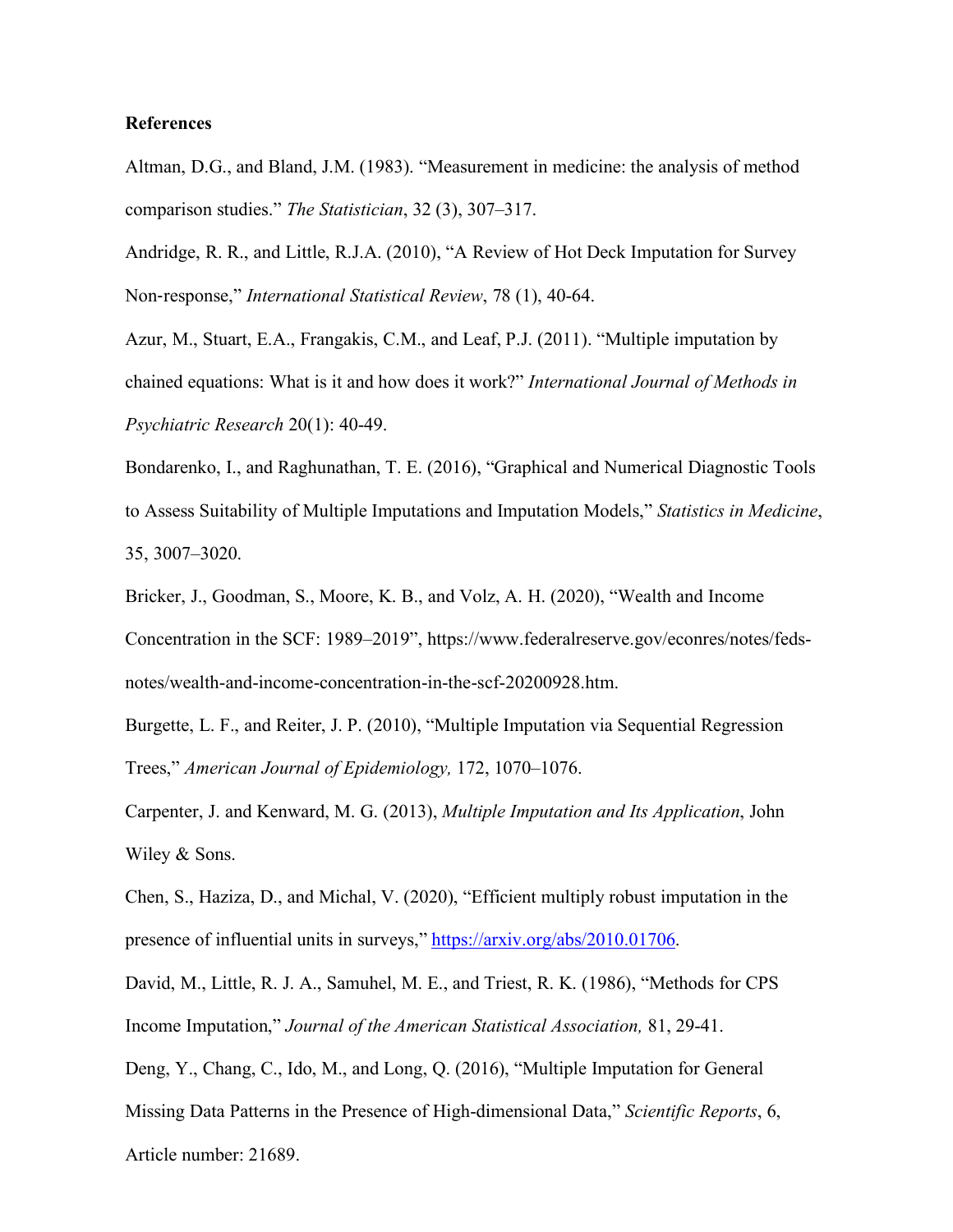Drechsler, J. (2011). "Multiple Imputation in Practice: A Case Study Using a German Establishment Survey." *Advances in Statistical Analysis*, 96: 1-26.

Gelman, A., Hill, J., Su, Y.-S., Yajima, M., Pittau, M., Goodrich, B., Si, Y., and Kropko, J.

(2015), Package mi: Missing Data Imputation and Model Checking, R CRAN, https://cran.rproject.org/web/packages/mi.

Haziza, D., and Beaumont, J. (2007), "On the Construction of Imputation Classes in Surveys," *International Statistical Review,* 75 (1), 25–43.

He, Y., Zaslavsky, A. M., and Landrum, M. B. (2010), "Multiple Imputation in a Large-Scale Complex Survey: A Guide," *Statistical Methods in Medical Research*, 19, 653–670.

Kennickell, A.B. (2020), "Wealth Measurement in the Survey of Consumer Finances:

Methodology and Directions for Future Research,"

https://www.federalreserve.gov/econresdata/scf/files/measurement.pdf

Killewald, A., Pfeffer, F. T., and Schachner, J. (2017), "Wealth Inequality and Accumulation," *Annual Review of Sociology,* 42, 379–404.

King, G., Honaker, J., Joseph, A., and Scheve, K. (2001), "Analyzing Incomplete Political Science Data: An Alternative Algorithm for Multiple Imputation," *American Political Science Review,* 95, 49–69.

Little, R. J. A. (2020), "On Algorithmic and Modeling Approaches to Imputation in Large Data Sets," *Statistica Sinica,* 30, 1685–1696.

Little, R.J.A., and Vartivarian, S. (2005), "Does Weighting for Nonresponse Increase the Variance of Survey Means?" *Survey Methodology*, 31, 161-168.

Liu, J., Gelman, A., Hill, J., Su, Y., and Kropko, J. (2014), "On the Stationary Distribution of Iterative Imputations," *Biometrika*, 101, 155-73.

Loh, W.-Y., Eltinge, J., Cho, M. J., and Li, Y. (2019), "Classification and Regression Trees and Forests for Incomplete Data from Sample Surveys," *Statistica Sinica,* 29, 431–453.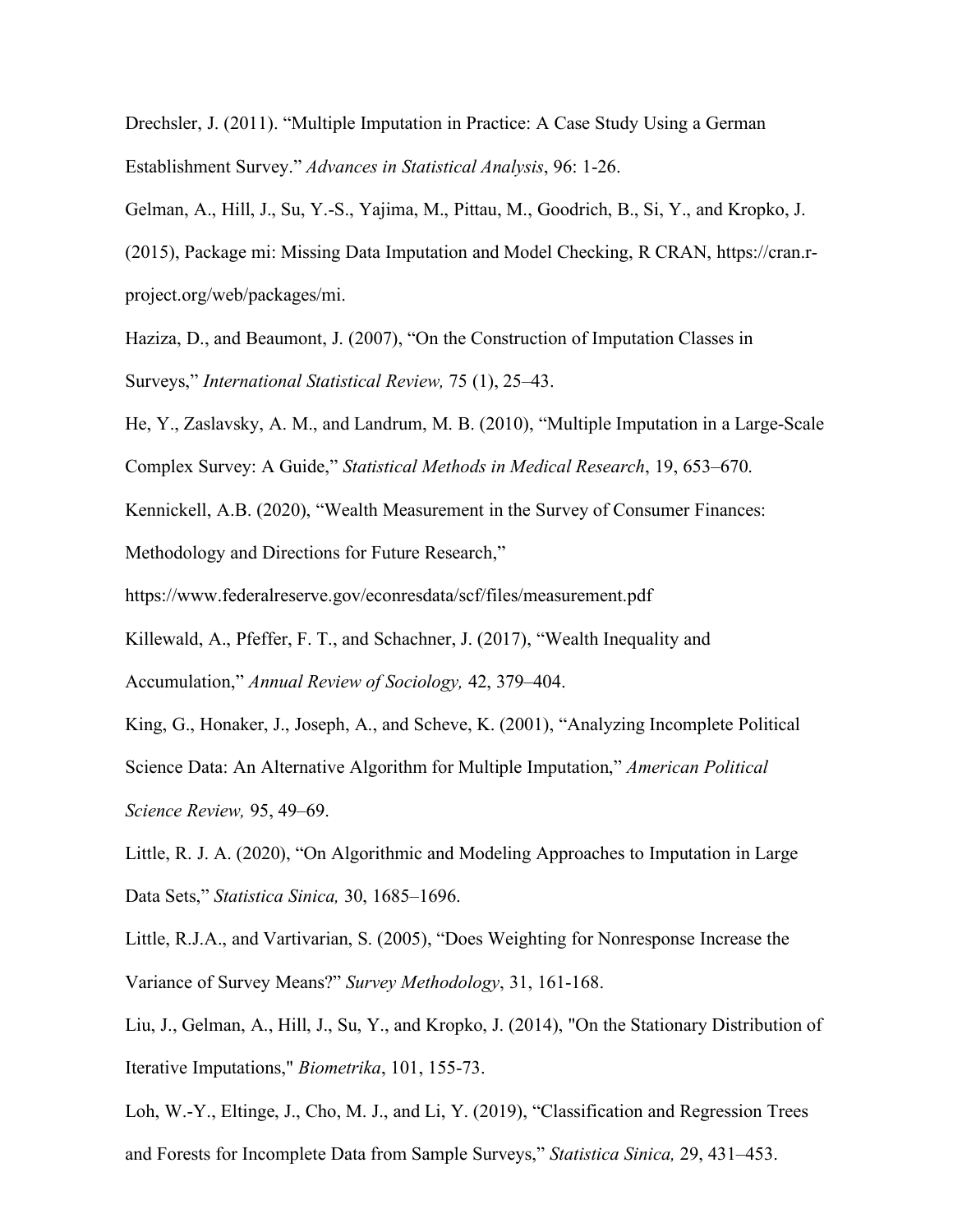Meng, X. L. (2002), "A Congenial Overview and Investigation of Multiple Imputation Inferences under Uncongeniality," In R. M. Groves, D. A. Dillman, J. L. Eltinge, and R. Little (Eds.), Survey Nonresponse, pp. 343–356. John Wiley & Sons.

Murray, J. S., and Reiter, J. P. (2016), "Multiple Imputation of Missing Categorical and Continuous Values via Bayesian Mixture Models with Local Dependence," *Journal of the American Statistical Association,* 111 (516), 1466–1479.

Pfeffer, F. T., and Griffin, J. (2017), "Determinants of Wealth Fluctuation: Changes in Hard-To-Measure Economic Variables in a Panel Study," *Methods, Data, Analyses, 11*, 87–108. Pfeffer, F. T., Schoeni, R., Kennickell, A., and Andreski, P. (2016), "Measuring Wealth and Wealth Inequality: Comparing Two U.S. Surveys," *Journal of Economic and Social Measurement,* 41 (2), 103–20.

PSID (2013), The Panel Study of Income Dynamics Questionnaire of the 2013 Data Collection, produced and distributed by the Survey Research Center, Institute for Social Research, University of Michigan, Ann Arbor, MI,

ftp://ftp.isr.umich.edu/pub/src/psid/questionnaires/q2013.pdf

PSID (2020), The Panel Study of Income Dynamics, restricted use data, produced and distributed by the Survey Research Center, Institute for Social Research, University of Michigan, Ann Arbor, MI, https://psidonline.isr.umich.edu.

M Quartagno, M., Carpenter, J. R., and Goldstein, H. (2020), Multiple Imputation with Survey Weights: A Multilevel Approach, *Journal of Survey Statistics and Methodology*, 8, 965-989.

Quartagno, M., Grund, S., and Carpenter, J. R. (2019), jomo: A Flexible Package for Twolevel Joint Modelling Multiple Imputation. *The R Journal*, 11(2), 205–228.

Raghunathan, T. E. (2020), IVEware: Imputation and Variance Estimation Software, Version 0.3, https://www.src.isr.umich.edu/software/.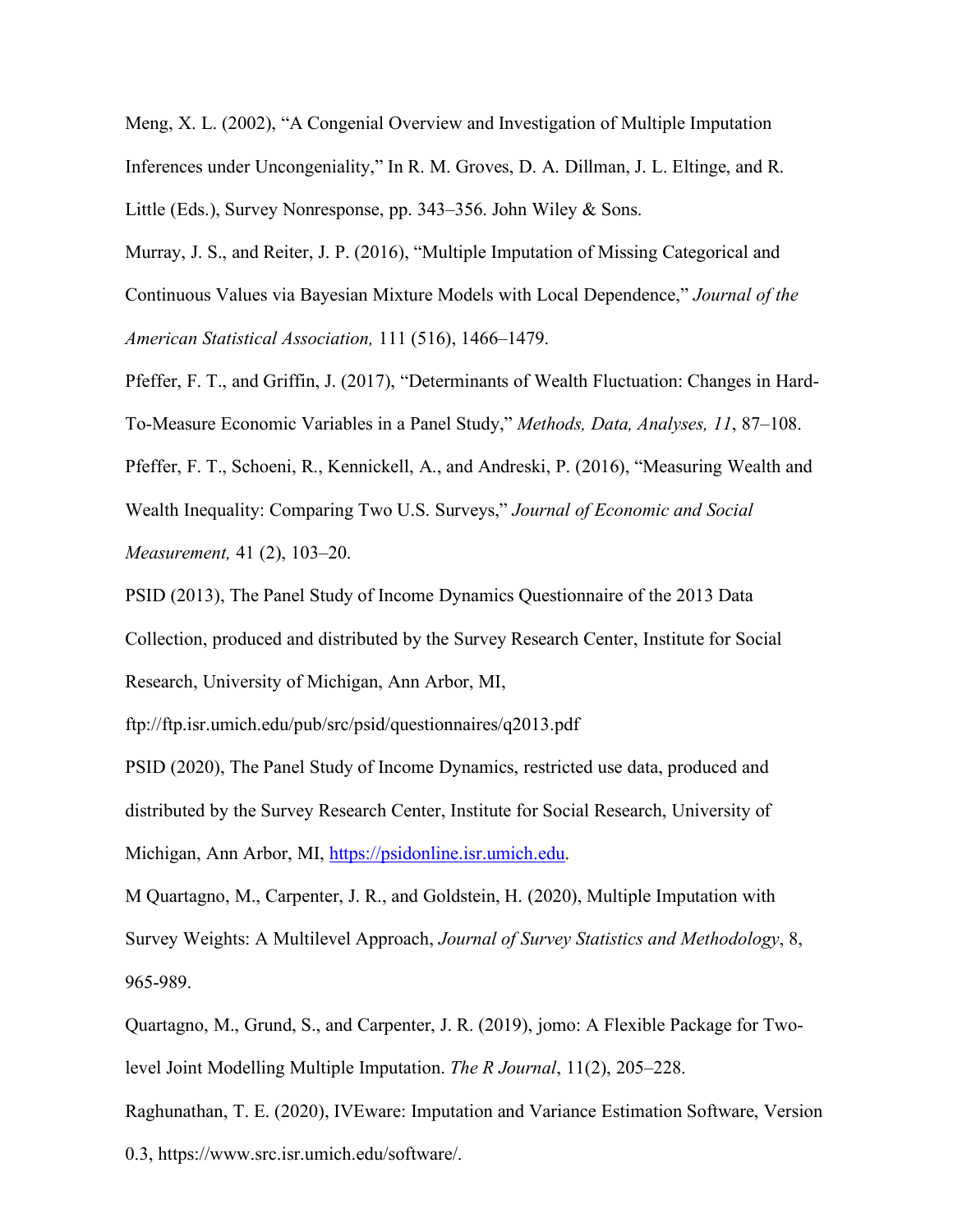Raghunathan, T. E. (2016), *Missing Data Analysis in Practice*, Boca Raton, FL: Boca Raton: CRC Press.

Raghunathan, T. E., Lepkowski, J. M., van Hoewyk, J., and Solenberger, P. (2001), "A

Multivariate Technique for Multiply Imputing Missing Values Using A Sequence of

Regression Models," *Survey Methodology,* 27, 85–96.

Reiter, J. P., and Raghunathan, T. E. (2007), "The Multiple Adaptations of Multiple Imputation," *Journal of the American Statistical Association,* 102, 1462–1471.

Reiter, J. P., Raghunathan, T. E., and Kinney, S. K. (2006), "The Importance of Modeling the Survey Design in Multiple Imputation for Missing Data," *Survey Methodology,* 32, 143–150. Rubin, D. B. (1987), *Multiple Imputation for Nonresponse in Surveys*, New York: John

Wiley & Sons.

Rubin, D. B. (1996), "Multiple imputation after 18+ years," *Journal of the American Statistical Association,* 91, 473–489.

SAS Institute Inc. (2017), SAS/STAT 9.4 User's Guide, Cary, NC: SAS Institute Inc.

SCF (2020), Survey of Consumer Finances, produced by the National Opinion Research Center at the University of Chicago, Chicago, IL.

https://www.federalreserve.gov/econres/scfindex.htm.

Schafer, J. L. (1997), *Analysis of Incomplete Multivariate Data,* London: Chapman & Hall. Schafer, J. L. (2016), Package pan: Multiple imputation for multivariate panel or clustered data, R CRAN, https://cran.r-project.org/web/packages/pan/.

Si, Y., and Reiter, J. P. (2013), "Nonparametric Bayesian multiple imputation for incomplete categorical variables in large-scale assessment surveys," *Journal of Educational and Behavioral Statistics,* 38 (5), 499–521.

StataCorp. (2021), Stata Data Analysis Statistical Software: Release 16. StataCorp LP; College Station, TX. http://www.stata.com/.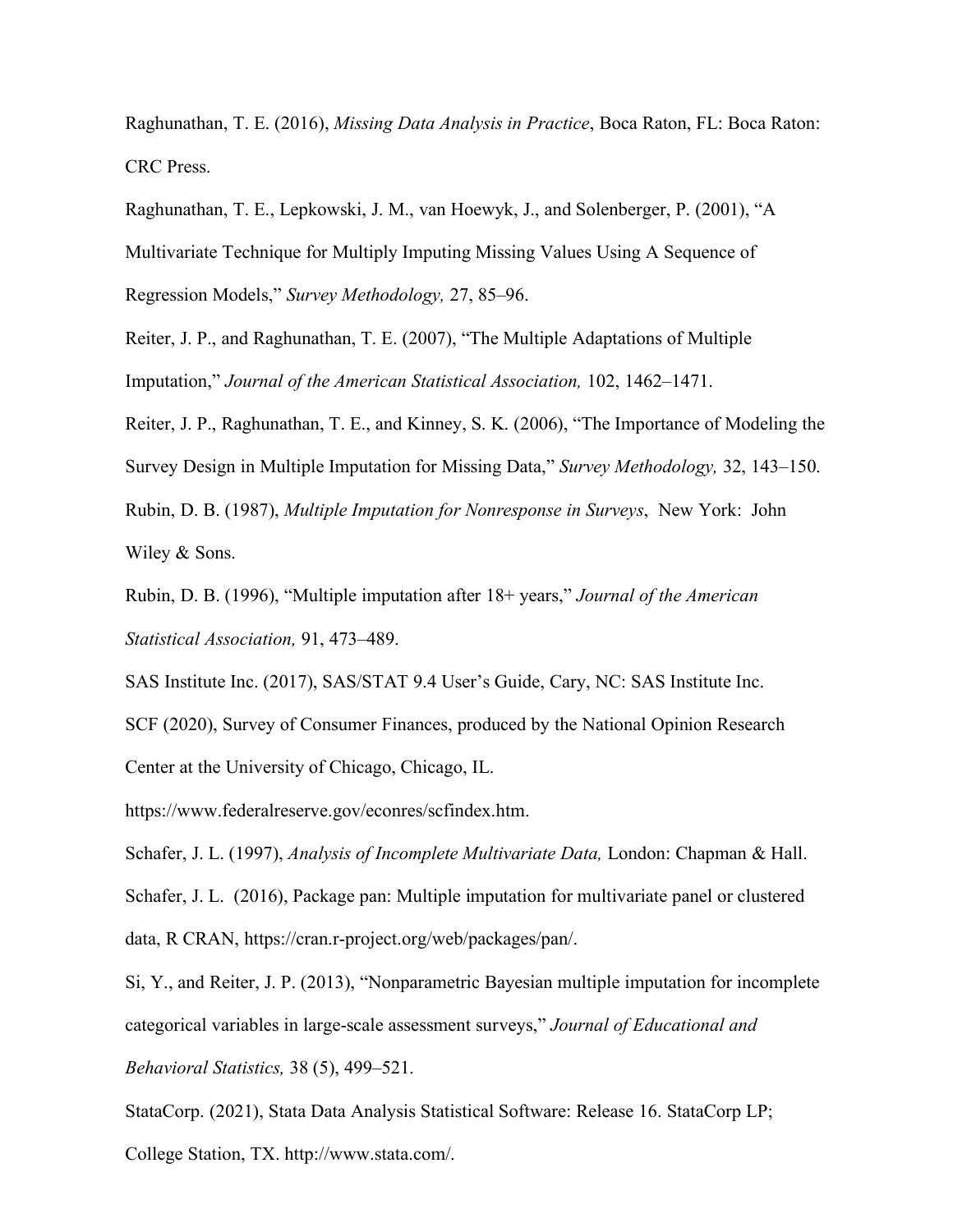Stekhoven, D. J., and Bühlmann, P. (2012), "Missforest-Nonparametric Missing Value Imputation for Mixed-type Data," *Bioinformatics,* 28 (1), 112–118.

Stuart, E. A., Azur, M., Frangakis, C., and Leaf, P. (2009), "Multiple Imputation with Large Data Sets: A Case Study of the Children's Mental Health Initiative," *American Journal of Epidemiology,* 169 (9), 1133–1139.

Van Buuren, S. (2012), *Flexible Imputation of Missing Data*, CRC Press.

Van Buuren, S., and Oudshoorn, C. (1999), Flexible multivariate imputation by MICE,

Technical report, Leiden: TNO Preventie en Gezondheid, TNO/VGZ/PG 99.054.

Welch, C., Petersen, I., Bartlett, J. W., White, I. R., Marston, L., Morris, R. W., Nazareth, I., Walters, K., and Carpenter, J R. (2014), "Evaluation of two-fold fully conditional specification multiple imputation for longitudinal electronic health record data," *Statistics in* 

*Medicine*, 33, 3725–3737.

Xie, X., and Meng, X. (2017), "Dissecting Multiple Imputation from A Multi-phase Inference Perspective: What Happens When God's, Imputer's and Analyst's Models are Uncongenial?" *Statistica Sinica,* 27, 4, 1485-545.

Xu, D., Daniels, M., and Winterstein, A. G. (2016), "Sequential BART for Imputation of Missing Covariates," *Biostatistics,* 17 (3), 589–602.

Zheng, H., and Little, R. J. A. (2003), "Penalized Spline Model-based Estimation of the Finite Populations Total from Probability-proportional-to-size Samples," *Journal of Official Statistics,* 19 (2), 99–107.

Zhou, H., Elliott, M.R., and Raghunathan, T. E. (2016), "Multiple Imputation in Two-Stage Cluster Samples Using the Weighted Finite Population Bayesian Bootstrap," *Journal of Survey Statistics and Methodology,* 4 (2), 139–170.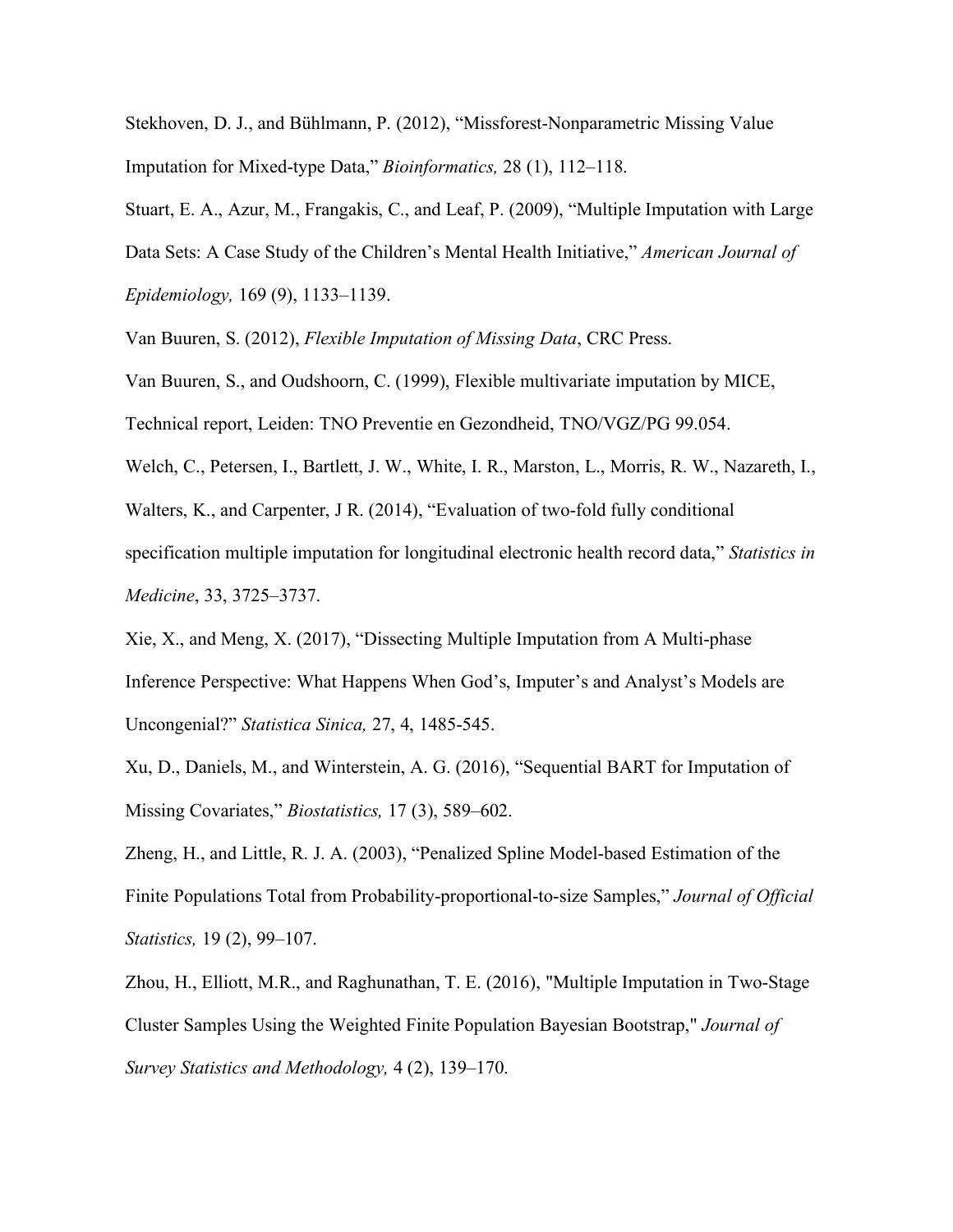Zhu, J., and Raghunathan, T. (2015), "Convergence Properties of a Sequential Regression Multiple Imputation Algorithm," *Journal of the American Statistical Association*, 110(511), 1112-1124.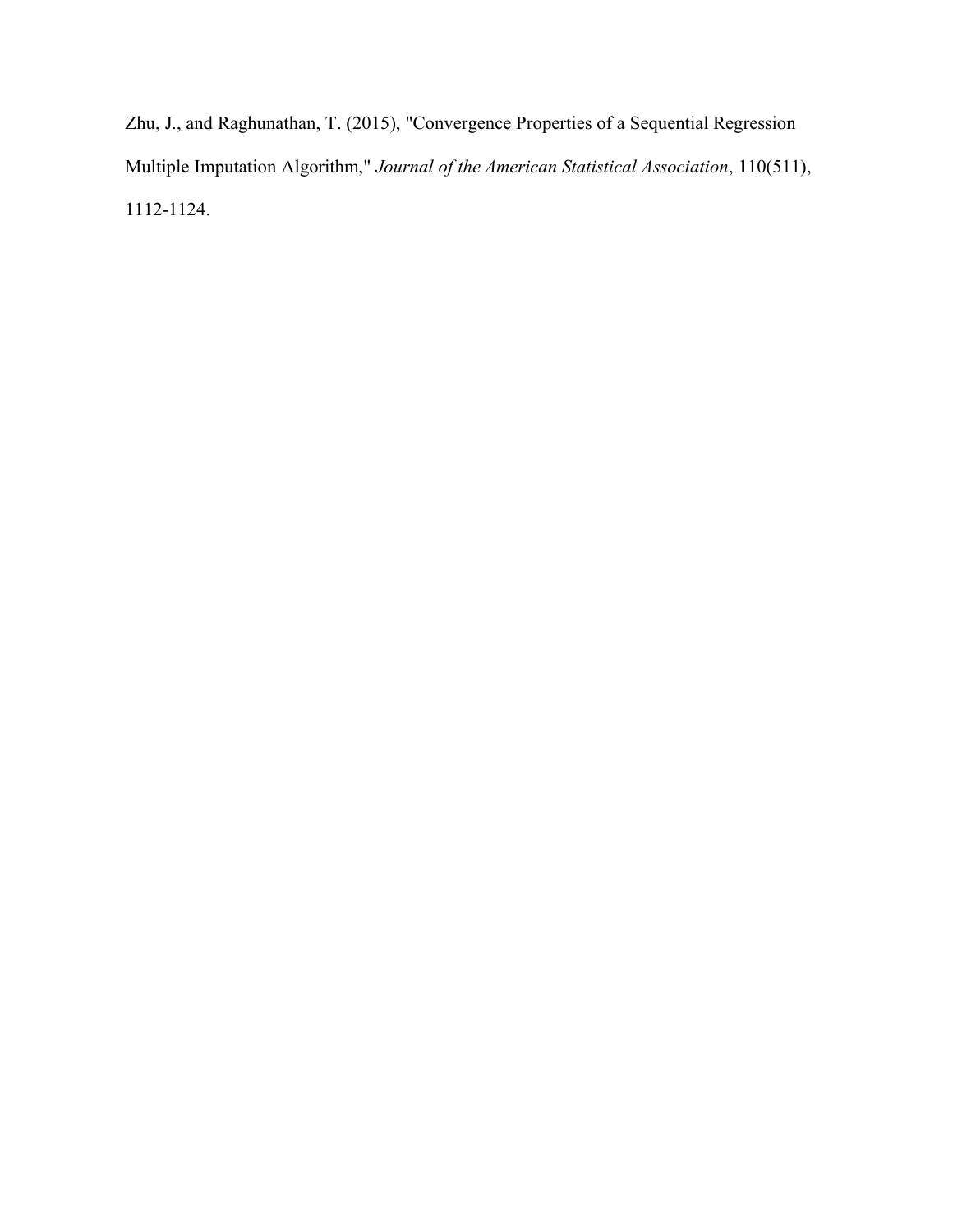# **Supplemental materials for "Multiple Imputation with Massive Data: An Application to**

**the Panel Study of Income Dynamics" by Si et al.**

**eTable 1**: *Percentiles of total wealth (including home equities) and key wealth components across different methods and sources. MI: multiple imputation; HD: hot deck; wt: weighted; and SCF: the Survey of Consumer Finances.*

| Percentiles           | Hot deck         | MI               | Hotdeck-wt       | MI-wt            | <b>SCF</b> |
|-----------------------|------------------|------------------|------------------|------------------|------------|
| Total net worth       |                  |                  |                  |                  |            |
| 5 <sup>th</sup>       | $-40000$         | $-41141$         | $-32000$         | -33000           | $-23600$   |
| 10 <sup>th</sup>      | $-15000$         | $-15800$         | $-9100$          | $-9500$          | $-4600$    |
| 25 <sup>th</sup>      | $\boldsymbol{0}$ | $\boldsymbol{0}$ | 2900             | 2500             | 6300       |
| 50 <sup>th</sup>      | 20600            | 20000            | 54000            | 53650            | 64200      |
| 75 <sup>th</sup>      | 138000           | 137000           | 270000           | 270000           | 226200     |
| 90 <sup>th</sup>      | 488000           | 486000           | 790000           | 778800           | 794900     |
| 95 <sup>th</sup>      | 927900           | 911534           | 1360000          | 1327683          | 1676300    |
| Business assets       |                  |                  |                  |                  |            |
| 90 <sup>th</sup>      | $\boldsymbol{0}$ | $\boldsymbol{0}$ | $\boldsymbol{0}$ | $\boldsymbol{0}$ | 1001       |
| 95 <sup>th</sup>      | 20000            | 20000            | 60000            | 67000            | 100082     |
| Checking/savings      |                  |                  |                  |                  |            |
| 10 <sup>th</sup>      | $\boldsymbol{0}$ | $\boldsymbol{0}$ | $\boldsymbol{0}$ | $\boldsymbol{0}$ | 20         |
| 25 <sup>th</sup>      | $\boldsymbol{0}$ | $\boldsymbol{0}$ | 20               | 20               | 580        |
| 50 <sup>th</sup>      | 1200             | 1200             | 3000             | 3000             | 3803       |
| 75 <sup>th</sup>      | 10000            | 10000            | 16000            | 17000            | 20016      |
| 90 <sup>th</sup>      | 40000            | 38000            | 60000            | 60000            | 69357      |
| 95 <sup>th</sup>      | 80000            | 80000            | 118000           | 116745           | 141916     |
| <b>Stocks</b>         |                  |                  |                  |                  |            |
| 90 <sup>th</sup>      | 5000             | 4500             | 50000            | 50000            | 30025      |
| 95 <sup>th</sup>      | 80000            | 80000            | 200000           | 200000           | 174142     |
| IRA/private annuities |                  |                  |                  |                  |            |
| 75 <sup>th</sup>      | $\boldsymbol{0}$ | $\boldsymbol{0}$ | 5000             | 5000             | 7006       |
| 90 <sup>th</sup>      | 60000            | 60000            | 130000           | 130000           | 112092     |
| 95 <sup>th</sup>      | 190000           | 197233           | 300000           | 300000           | 295241     |

Net worth of vehicles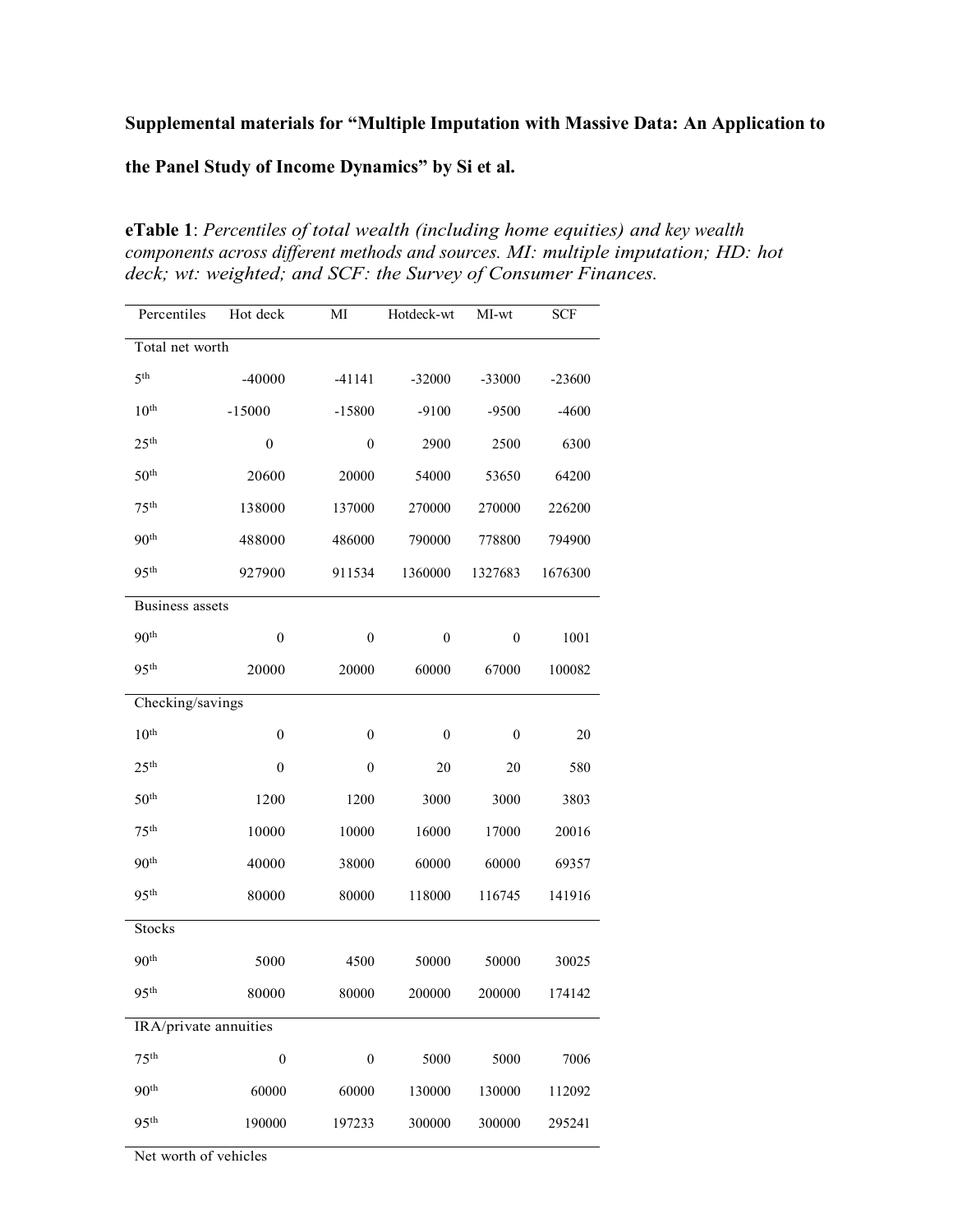| 25 <sup>th</sup>      | 1500                        | 1500             | 2000             | 2000             | 3703   |
|-----------------------|-----------------------------|------------------|------------------|------------------|--------|
| 50 <sup>th</sup>      | 7000                        | 7000             | 8000             | 8000             | 9408   |
| 75 <sup>th</sup>      | 18000                       | 18000            | 20000            | 20000            | 18715  |
| 90 <sup>th</sup>      | 30000                       | 30000            | 35000            | 35000            | 32927  |
| 95 <sup>th</sup>      | 45000                       | 45000            | 50000            | 50000            | 44837  |
|                       | Equity in primary residence |                  |                  |                  |        |
| 50 <sup>th</sup>      | $\boldsymbol{0}$            | $\boldsymbol{0}$ | 15000            | 15000            | 26021  |
| 75 <sup>th</sup>      | 65000                       | 65000            | 105000           | 105000           | 116095 |
| 90 <sup>th</sup>      | 175000                      | 175000           | 250000           | 250000           | 265216 |
| 95 <sup>th</sup>      | 275000                      | 275000           | 355000           | 360000           | 417341 |
| Equity in real estate |                             |                  |                  |                  |        |
| 90 <sup>th</sup>      | 4000                        | 5000             | 40000            | 40000            | 50041  |
| 95 <sup>th</sup>      | 76000                       | 75000            | 150000           | 150000           | 210172 |
| Other assets          |                             |                  |                  |                  |        |
| 75 <sup>th</sup>      | $\boldsymbol{0}$            | $\boldsymbol{0}$ | $\boldsymbol{0}$ | $\boldsymbol{0}$ | 1501   |
| 90 <sup>th</sup>      | 500                         | 500              | 7000             | 6683             | 20016  |
| 95 <sup>th</sup>      | 20000                       | 20000            | 35000            | 35000            | 60049  |
| Other debts           |                             |                  |                  |                  |        |
| 50 <sup>th</sup>      | 500                         | 500              | 130              | 200              | 300    |
| 75 <sup>th</sup>      | 10450                       | 11000            | 8000             | 8500             | 8207   |
| 90 <sup>th</sup>      | 34912                       | 35000            | 30000            | 30000            | 28023  |
| 95 <sup>th</sup>      | 60000                       | 60000            | 51500            | 52000            | 52443  |